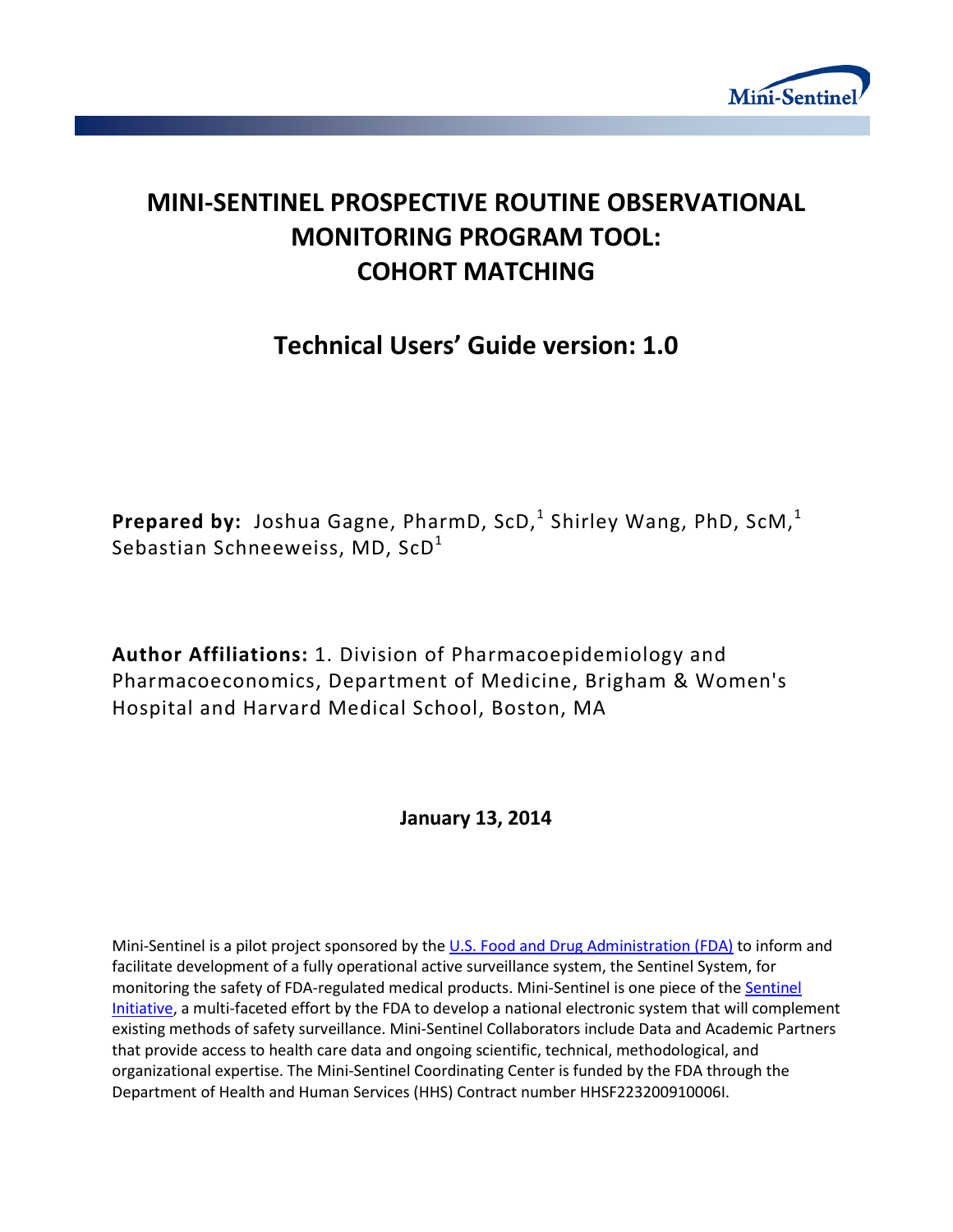

# **Mini-Sentinel Prospective Routine Observational Monitoring Program Tool: Cohort Matching**

# **Technical Users' Guide version: 1.0**

## **Table of Contents**

| IV. APPENDIX A: DESCRIPTION OF COHORT MATCHING PROMPT FOR ROUTINE SURVEILLANCE |  |
|--------------------------------------------------------------------------------|--|
|                                                                                |  |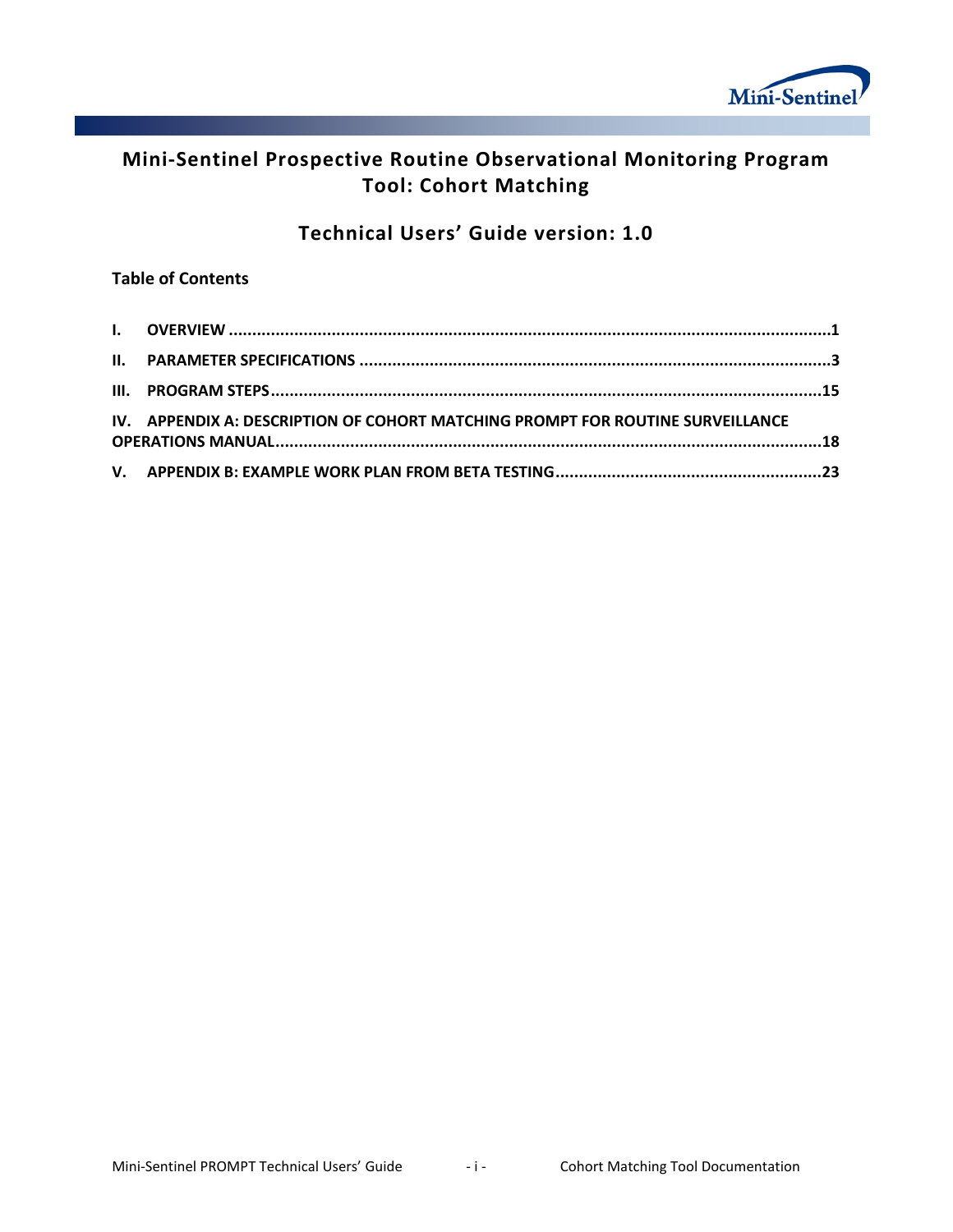

# **I. OVERVIEW**

The Cohort Matching PROMPT (Prospective Routine Observational Monitoring Program Tool) module comprises a suite of flexible, scalable, modular SAS macros that perform effect estimation in a distributed data setting based on propensity-score matched sequential new user cohorts. The base modular program is the Mini-Sentinel Operations Center (MSOC) produced Modular Program 3 (MP3), a program which creates cohorts of new users for one or more drug/procedures of interest and indicators of incident events. MP3 has detailed documentation available on the Mini-Sentinel Website [\(http://www.mini-sentinel.org/data\\_activities/modular\\_programs/details.aspx?ID=111\)](http://www.mini-sentinel.org/data_activities/modular_programs/details.aspx?ID=111).

The adjustment component of the Cohort Matching PROMPT takes the cohort of new users identified by MP3 and creates indicators for predefined covariate conditions, procedures, and concomitant drug exposures (defined through diagnosis codes, procedure codes and prescription medication claims) and calculates a combined Charlson-Elixhauser comorbidity score. The program leverages macros from the Pharmacoepi Toolbox, including the high dimensional propensity score (hdPS) macro to identify empirical confounders as well as a macro for fixed and variable ratio propensity score matching. These macros are used to calculate three propensity scores using: (1) predefined covariates only; (2) predefined covariates and empirically (i.e., hdPS) selected covariates; and (3) empirically selected covariates only. New users of compared drug/procedures are nearest neighbor matched in 1:1 and 1:100 ratios with 3 calipers (.01, .025, .05 on the propensity score scale) for each propensity score. Detailed documentation for the Pharmacoepi Toolbox macros can be found at: [http://www.hdpharmacoepi.org/download/.](http://www.hdpharmacoepi.org/download/) In sequential monitoring scenarios, matching occurs within each monitoring period and individuals matched in prior monitoring periods remain in their original matches throughout subsequent periods.

The Cohort Matching PROMPT allows users to define "as treated" (AT) or "intention to treat" (ITT) event indicators and follow-up time using the MP3 algorithm for defining events or using a flexible Health Outcome of Interest (HOI) macro with a more complex algorithm for defining events.

There are Cohort Matching PROMPT outputs datasets that remain behind Data Partner firewalls and others that are returned to the MSOC. Both datasets include indicators for drug/procedure exposure, event indicators, follow up time, three propensity scores, and the identifiers of matched sets for each caliper of matching. Output datasets that remain behind Data Partner firewalls have additional variables, including patient identifiers, predefined covariate indicators and empirically defined covariates. The program includes the option to return selected predefined covariate indicators in the MSOC dataset for use in subgroup analyses.

The Table Creator component of the module takes the output data from the adjustment component and uses generates Tables 1 and propensity score distribution figures. These outputs are useful for diagnostic purposes and assessing covariate balance.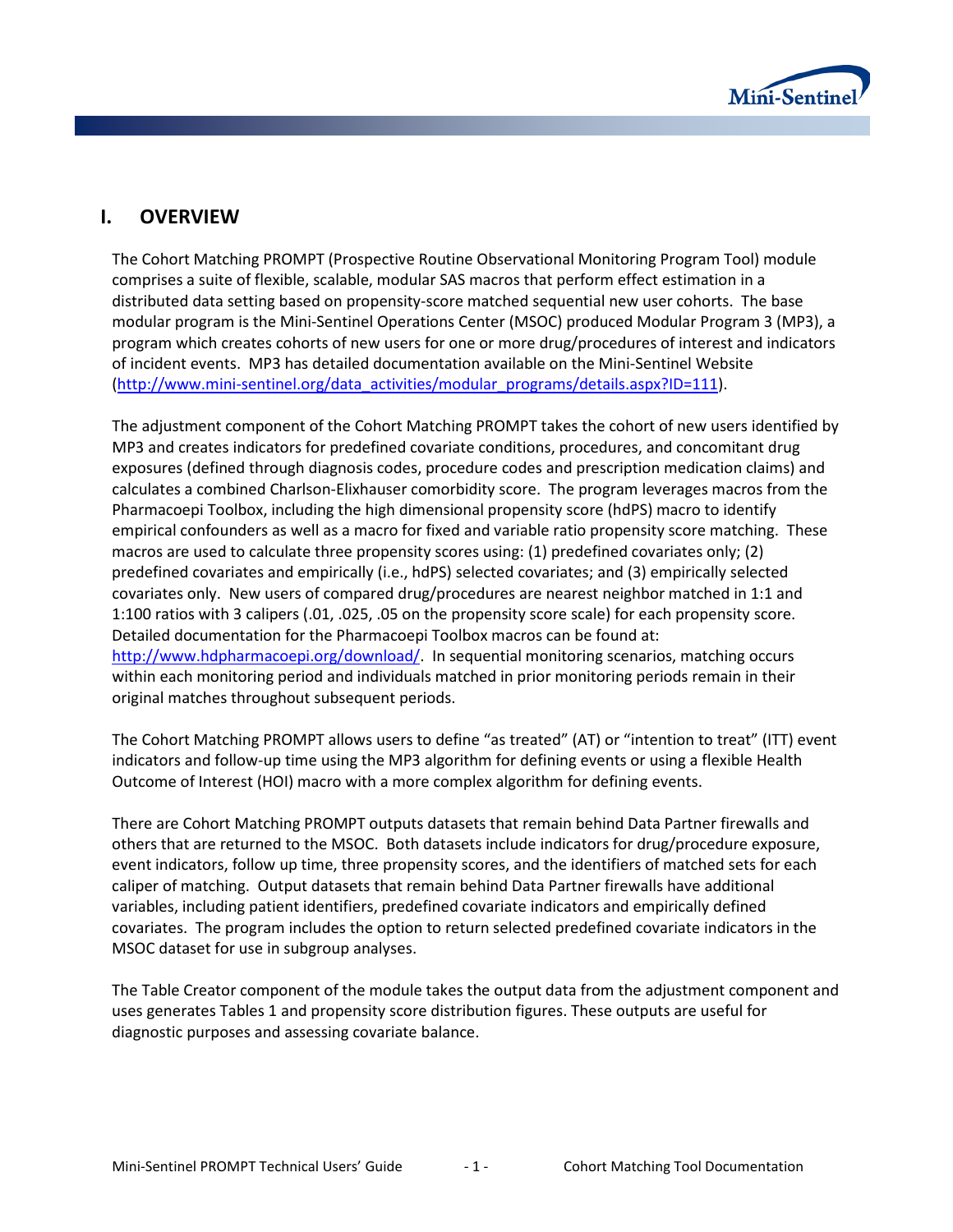

Log files from each of the modular components are saved in a folder with the adjustment component output dataset for the MSOC, diagnostic tables, and a dataset with information on run times for each module and returned to the MSOC for review.

The analysis and aggregation component can be used by the MSOC to aggregate results from data returned by multiple Data Partners. This component generates sequential unadjusted and PS-adjusted estimates of rate differences, hazard ratios, number needed to treat, attributable risk, and population attributable risk. PS-adjusted estimates based on 1:1 and 1:100 variable matching ratios are provided as well as decile specific estimates. When subgroup analysis is requested, the macro will output summary and strata specific estimates for predefined strata as well. The results are output to an .xls file.

The Cohort Matching PROMPT also outputs a file containing the necessary data for input into the R code (developed by Martin Kulldorff and colleagues) to perform the maximized sequential probability ratio test based on the 1:1 matched cohort.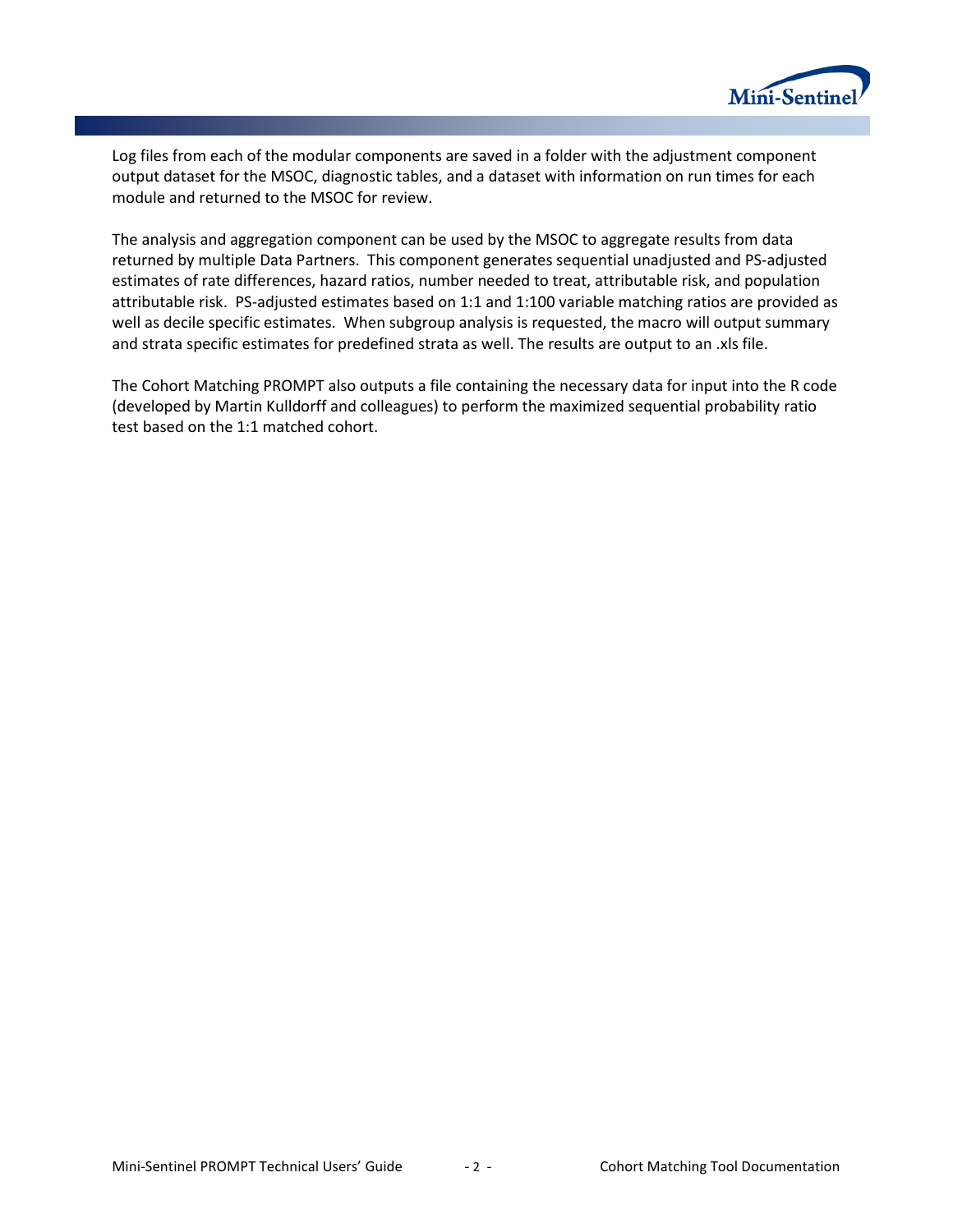

# **II. PARAMETER SPECIFICATIONS**

| Table 1:00 _master.sas - Environment Variables Defined by Data Partner |                              |                                                                 |  |  |
|------------------------------------------------------------------------|------------------------------|-----------------------------------------------------------------|--|--|
| <b>Variable</b>                                                        | <b>Short Description</b>     | <b>Long Description</b>                                         |  |  |
| <b>Name</b>                                                            |                              |                                                                 |  |  |
| <b>DPID</b>                                                            | Data Partner ID              | Enter the two character partner ID.                             |  |  |
| <b>SITEID</b>                                                          | Site ID of Data Partner      | Enter the two character Site ID.                                |  |  |
| <b>ENRTABLE</b>                                                        | <b>Enrollment Table Name</b> | Enter the name of the MSCDM Enrollment table.                   |  |  |
| <b>DEMTABLE</b>                                                        | Demographics Table<br>Name   | Enter the name of the MSCDM Demographics table.                 |  |  |
| <b>DISTABLE</b>                                                        | <b>Dispensing Table Name</b> | Enter the name of the MSCDM Dispensing table.                   |  |  |
| <b>DIATABLE</b>                                                        | Diagnosis Table Name         | Enter the name of the MSCDM Diagnosis table.                    |  |  |
| <b>PROCTABLE</b>                                                       | Procedures Table Name        | Enter the name of the MSCDM Procedures table.                   |  |  |
| <b>ENCTABLE</b>                                                        | <b>Encounter Table Name</b>  | Enter the name of the MSCDM Encounter table.                    |  |  |
| <b>DEATABLE</b>                                                        | Death Table Name             | Enter the name of the MSCDM Death table.                        |  |  |
| <b>VITTABLE</b>                                                        | <b>Vitals Table Name</b>     | Enter the name of the MSCDM Vitals table.                       |  |  |
| <b>INFOLDER</b>                                                        | Input file folder            | Enter the path where the input files will be saved.             |  |  |
| <b>MSOC</b>                                                            | Output file folder           | Enter the path where the shared output tables will be<br>saved. |  |  |
| <b>DPLOCAL</b>                                                         | Dataset file folder          | Enter the path where the local SAS datasets will be saved.      |  |  |
| <b>INDATA</b>                                                          | Libname of the MSCDM         | Enter the path where the MSCDM data is saved.                   |  |  |
| tempHDPS                                                               | Libname of temporary         | Enter the path where the temporary hdPS files will be           |  |  |
|                                                                        | hdPS files                   | stored. Note: this path cannot have any spaces in the path      |  |  |
|                                                                        |                              | name.                                                           |  |  |
|                                                                        |                              |                                                                 |  |  |
|                                                                        |                              | Example: C:\hdpsprograms\tempHDPSfiles\                         |  |  |
| <b>TOOLBOX</b>                                                         | Libname of pharmacoepi       | Enter the path where the pharmacoepi toolbox macros are         |  |  |
|                                                                        | toolbox macros               | saved. Note: this path cannot have any spaces in the path       |  |  |
|                                                                        |                              | name.                                                           |  |  |
|                                                                        |                              |                                                                 |  |  |
|                                                                        |                              | Example: C:\hdpsprograms\hdpsSASmacros\                         |  |  |
| <b>QUERY</b>                                                           | Libname for Modular          | Enter the path were the Modular Programs are stored.            |  |  |
|                                                                        | Programs                     |                                                                 |  |  |

| Table 2: Prospective Macro Inputs (Modify in 00_master.sas) |                      |                                                                                            |
|-------------------------------------------------------------|----------------------|--------------------------------------------------------------------------------------------|
| Parameter                                                   | <b>Variable Name</b> | <b>Description</b>                                                                         |
| <b>Monitoring Period</b>                                    | look                 | Details: look is a macro parameter for the macro                                           |
|                                                             |                      | prospective. User inputs value for the<br>monitoring period they desire to query (ie. 1 to |
|                                                             |                      | X). In order to query monitoring period look,                                              |
|                                                             |                      | there must be start and end dates entered for                                              |
|                                                             |                      | that monitoring period within the Monitoring                                               |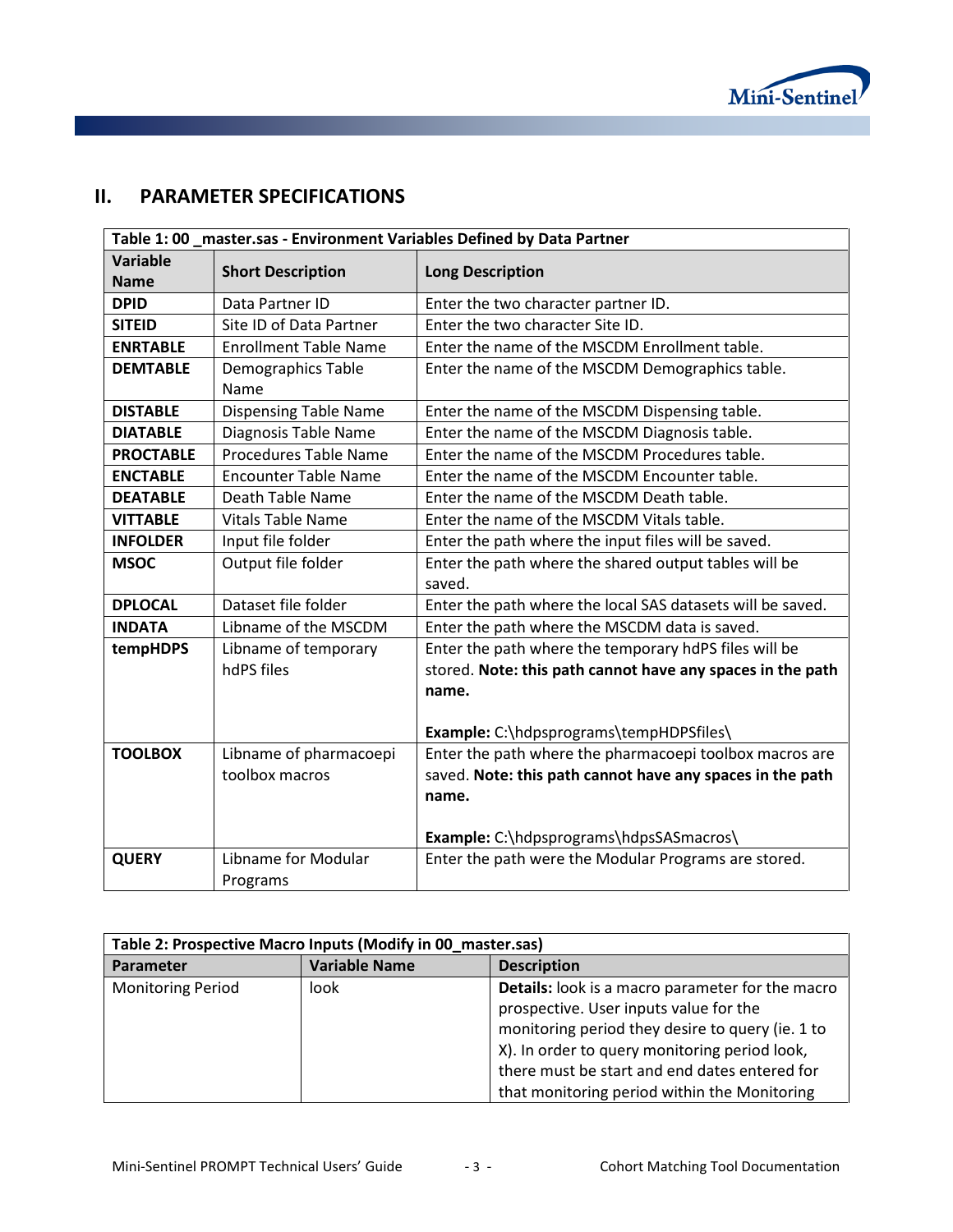

| Table 2: Prospective Macro Inputs (Modify in 00 master.sas) |                      |                                                                                                                                                                                             |
|-------------------------------------------------------------|----------------------|---------------------------------------------------------------------------------------------------------------------------------------------------------------------------------------------|
| <b>Parameter</b>                                            | <b>Variable Name</b> | <b>Description</b>                                                                                                                                                                          |
|                                                             |                      | Period Dates.sas program.                                                                                                                                                                   |
|                                                             |                      | <b>Defined by: Requester (Data Partner may</b><br>modify)<br>Input type: Required (cannot be left blank, for at<br>least one monitoring period)<br>Format: Numeric (positive whole numbers) |
|                                                             |                      | Example: look=1                                                                                                                                                                             |

| Table 3:01_monitoring.sas |                      |                                                                                                                                                                                                                                                                                                  |  |
|---------------------------|----------------------|--------------------------------------------------------------------------------------------------------------------------------------------------------------------------------------------------------------------------------------------------------------------------------------------------|--|
| Parameter                 | <b>Variable Name</b> | <b>Description</b>                                                                                                                                                                                                                                                                               |  |
| <b>Monitoring Period</b>  | look                 | Details: Look corresponds to the sequential<br>monitoring period that the user desires to<br>specify within the prospective macro of the Call<br>Modular Programs.sas program. Allows<br>requester the flexibility to query several<br>monitoring periods with different start and end<br>dates. |  |
|                           |                      | Defined by: Requester<br>Input type: Required (cannot be left blank, for at<br>least one monitoring period)<br>Format: Numeric (positive whole numbers)<br>Example: look=1                                                                                                                       |  |
| Follow up Start Date      | Startfollowup        | Details: startfollowup is a global macro variable<br>which defines the start date for a specific<br>monitoring period.                                                                                                                                                                           |  |
|                           |                      | Defined by: Requester<br>Input type: Required (cannot be left blank, for<br>at least one monitoring period)<br>Format: mm/dd/yyyy<br>Example: startfollowup=08/15/2004                                                                                                                           |  |
| Follow up End Date        | <b>ENDDATE</b>       | Details: ENDDATE is a global macro variable<br>which defines the end date for a specific<br>monitoring period.                                                                                                                                                                                   |  |
|                           |                      | Defined by: Requester<br>Input type: Required (cannot be left blank, for<br>at least one monitoring period)<br>Format: mm/dd/yyyy<br>Example: enddate=08/15/2004                                                                                                                                 |  |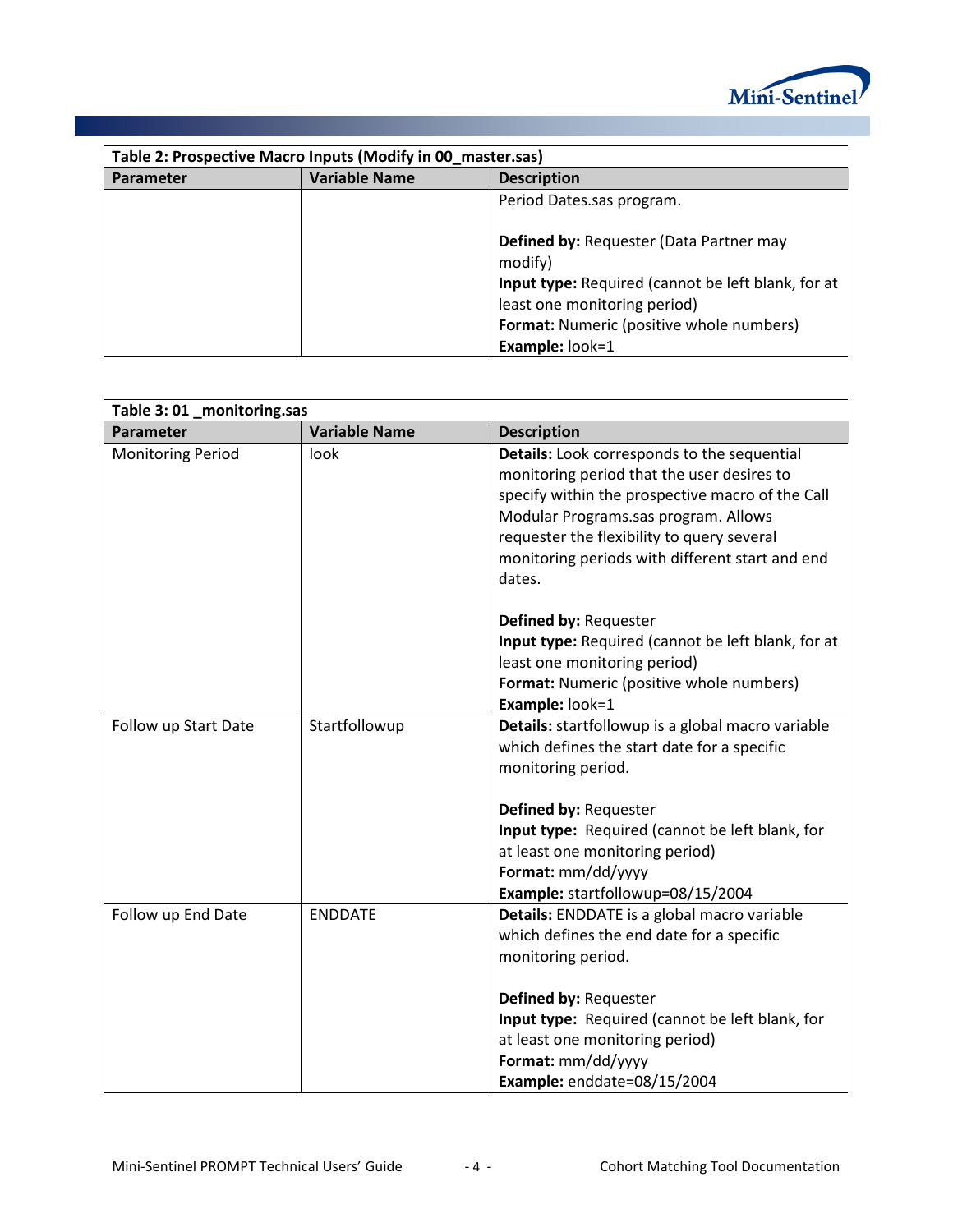

| Table 4: 03_modular_adjustment_query Inputs (Modify in 00_master.sas) |                      |                                                                                                                                                                                                                                                                                                                                                                                                                                                                                                                                |  |
|-----------------------------------------------------------------------|----------------------|--------------------------------------------------------------------------------------------------------------------------------------------------------------------------------------------------------------------------------------------------------------------------------------------------------------------------------------------------------------------------------------------------------------------------------------------------------------------------------------------------------------------------------|--|
| Parameter                                                             | <b>Variable Name</b> | <b>Description</b>                                                                                                                                                                                                                                                                                                                                                                                                                                                                                                             |  |
| Request Identifier                                                    | <b>REQUESTID</b>     | Details: REQUESTID is a prefix added to all<br>output files (along with DPID and SITEID) to track<br>the various executions of the program (Refer to<br>Table 2 for definitions of DPID and SITEID). It is<br>assigned by the MSOC and cannot exceed 8<br>characters.<br>Defined by: Requester<br>Input type: Required (cannot be left blank)<br>Format: Alphanumeric<br>Example: REQUESTID=mpr25_r1                                                                                                                           |  |
| Query File                                                            | queryfile            | Details: Identical to MP3 parameter. Name of<br>the SAS dataset defining the query exposure(s)<br>of interest. It lists the codes of interest and<br>various parameters to specify how each code<br>must be queried by MP3. The file name,<br>including its extension, must be entered. For<br>specific details on the content of this file, please<br>see MP3 documentation.<br>Named by: Requester<br>Input type: Required<br>Format: .sas7bdat or .cport file format<br>Example: QUERYFILE=query.sas7bdat or<br>query.cport |  |
| Query Event File                                                      | queryeventfile       | Details: name of the SAS dataset defining the<br>query event(s) of interest. It lists the codes of<br>interest and various parameters to specify how<br>each code must be queried by MP3. The file<br>name, including its extension, must be entered.<br>For specific details on the content of this file,<br>MP3 documentation.<br>Named by: Request programmer<br>Input type: Required<br>Format: .sas7bdat or .cport file format<br>Example: QUERYEVENTFILE=event.sas7bdat or<br>event.cport                                |  |
| <b>Enrollment Gap</b>                                                 | enrolgap             | Details: Identical to MP3 parameter. Sets the<br>number of days that will be bridged between<br>two consecutive enrollment periods to create a<br>"continuously enrolled" period. For example, if<br>ENROLGAP=30 and a member is eligible for                                                                                                                                                                                                                                                                                  |  |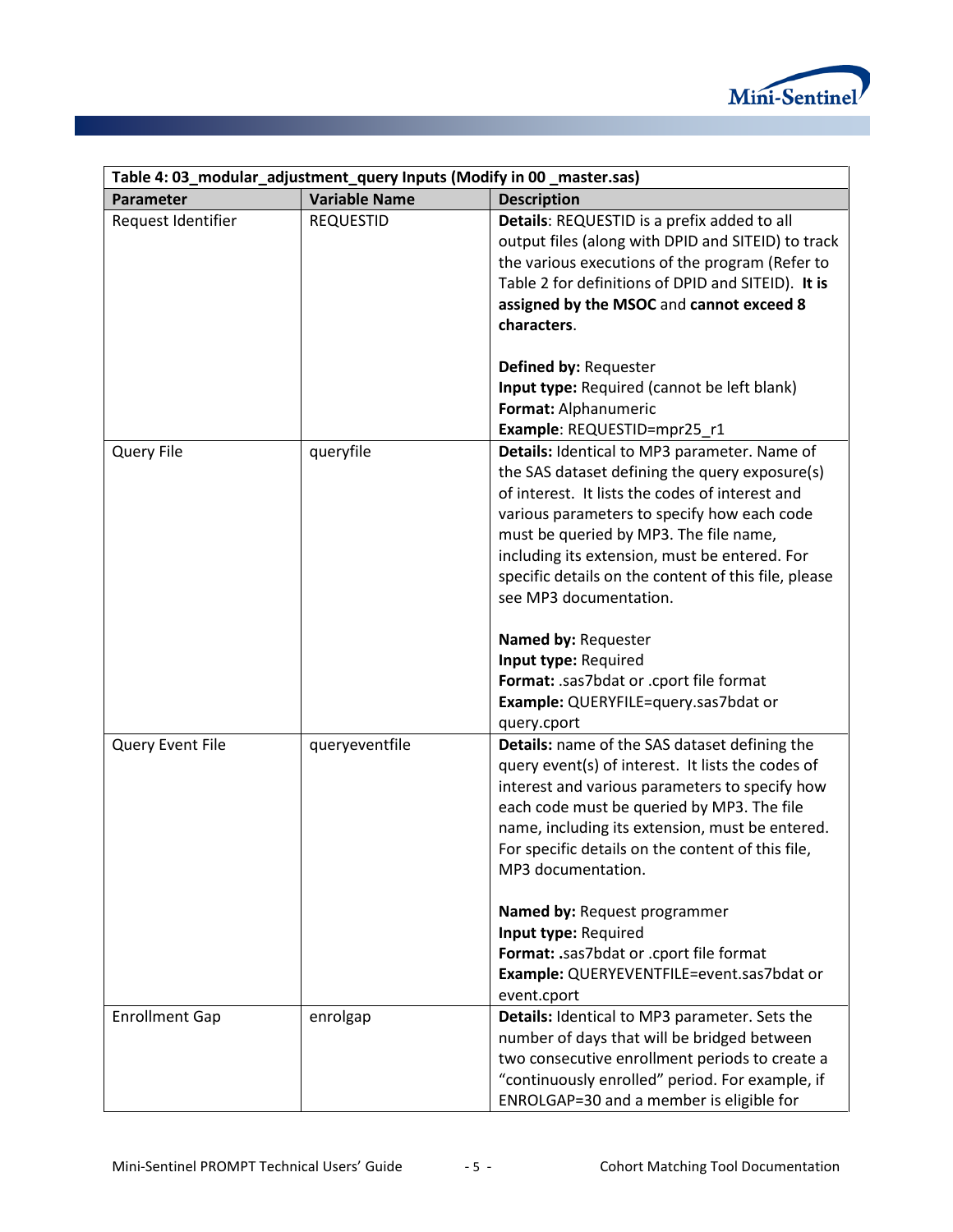

| Table 4: 03_modular_adjustment_query Inputs (Modify in 00 _master.sas) |                      |                                                                                                                                                                                                                                                                                                                                                                                                                                                                                                                                                                                                                                                       |
|------------------------------------------------------------------------|----------------------|-------------------------------------------------------------------------------------------------------------------------------------------------------------------------------------------------------------------------------------------------------------------------------------------------------------------------------------------------------------------------------------------------------------------------------------------------------------------------------------------------------------------------------------------------------------------------------------------------------------------------------------------------------|
| Parameter                                                              | <b>Variable Name</b> | <b>Description</b>                                                                                                                                                                                                                                                                                                                                                                                                                                                                                                                                                                                                                                    |
|                                                                        |                      | medical and drug coverage in periods 1/1/2007-<br>3/27/2007 and 4/1/2007-12/21/2007 (i.e., a 4-<br>day gap between two consecutive enrollment<br>episodes), the member will be considered<br>continuously enrolled from 1/1/2007 to<br>12/21/2007. Any gaps in enrollment greater<br>than 30 days will result in a new enrollment<br>period, and all the days in the gap will be<br>considered un-enrolled.<br>Note1: A gap of 45-days is recommended for<br>most uses.<br>Note2: Enrollment in both drug and medical<br>benefit coverage is always required for MP3.<br>Note3: Multiple continuous enrollment periods<br>per member may be assessed. |
|                                                                        |                      | Defined by: Requester<br>Input type: Required<br>Format: Numeric<br><b>Example:</b> ENROLGAP=45 (gaps less than or equal<br>to 45 days will be "bridged" to form one<br>"continuously enrolled" sequence)                                                                                                                                                                                                                                                                                                                                                                                                                                             |
| Check data availability                                                | datastartcheck       | Details: Name of the SAS dataset with dates of data<br>availability for Data Partner.<br>Defined by: MSOC<br>Input type: Required<br><b>Format: Dates</b><br>Example:<br>Dpid Siteid<br>table<br>startdate<br>enrollment<br>fa<br>17324<br>ke<br>a.                                                                                                                                                                                                                                                                                                                                                                                                   |
| HOI algorithm macro                                                    | useHOImacro          | Details: Use custom health outcome of interest<br>(HOI) macro with complex algorithm for defining<br>HOI instead of MP3 defined outcome.<br>Defined by: Requester<br>Input type: Optional<br>Format: Numeric<br><b>Example:</b> useHOImacro = $1$ ; (default is to use<br>MP3 defined event)                                                                                                                                                                                                                                                                                                                                                          |
| Age Groups                                                             | <b>AGESTRAT</b>      | Details: Output results by custom age groupings.<br>For example, to have results stratified by 20 year<br>increments in members between 40 and 100,                                                                                                                                                                                                                                                                                                                                                                                                                                                                                                   |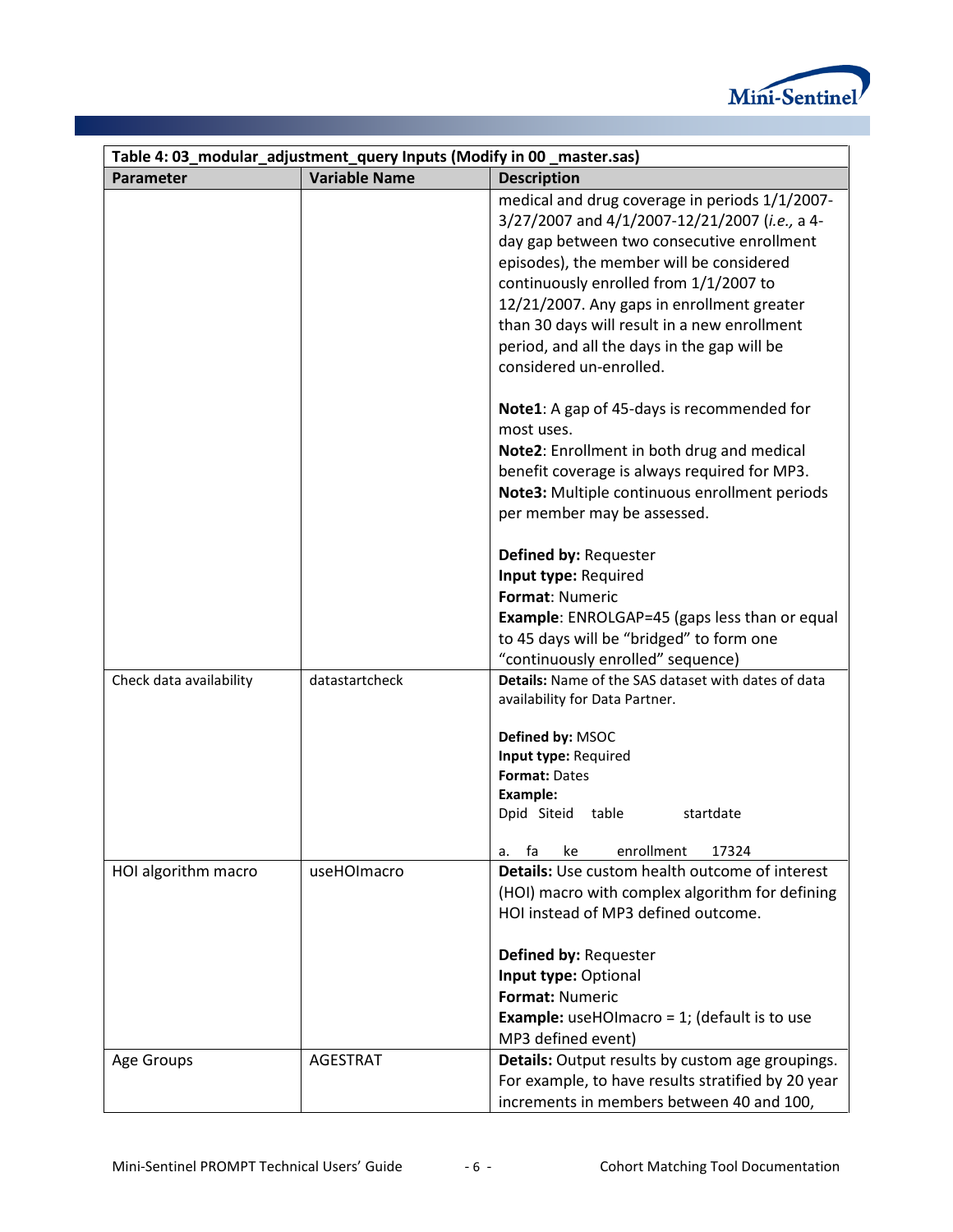

| Table 4: 03_modular_adjustment_query Inputs (Modify in 00_master.sas) |                                                      |  |
|-----------------------------------------------------------------------|------------------------------------------------------|--|
| <b>Variable Name</b><br><b>Description</b><br>Parameter               |                                                      |  |
|                                                                       | the user will input AGESTRAT=40y-59y 60y-79y         |  |
|                                                                       | 80y-99y. Age for patients/new users is               |  |
|                                                                       | determined at the index date for new use.            |  |
|                                                                       | (See MP3 documentation for more detail)              |  |
|                                                                       |                                                      |  |
| Defined by: Requester                                                 |                                                      |  |
|                                                                       | Input type: Required (cannot be left blank)          |  |
| Format: AA BB ZZ                                                      |                                                      |  |
|                                                                       | Example: AGESTRAT=40y-59y 60y-79y 80y-99y            |  |
| <b>Covariate Window</b><br>covariatewindow                            | Details: covariatewindow is a global macro           |  |
|                                                                       | variable that specifies the length (in days) of the  |  |
|                                                                       | covariate assessment window. User inputs the         |  |
|                                                                       | number of days for the assessment of covariates      |  |
| prior to the index date.                                              |                                                      |  |
|                                                                       |                                                      |  |
| Defined by: Requester                                                 |                                                      |  |
|                                                                       | Input type: Required (cannot be left blank)          |  |
|                                                                       | Format: Numeric (positive whole numbers)             |  |
| Example: covariatewindow=180                                          |                                                      |  |
| <b>Covariate Procedures</b><br>covariateproc                          | Details: covariateproc is a global macro variable    |  |
|                                                                       | naming the .sas7bdat dataset that identifies the     |  |
|                                                                       | combination of procedure codes that the              |  |
|                                                                       | requester would like to specify as covariates.       |  |
|                                                                       | Covariates will be assessed within the covariate     |  |
|                                                                       | window prior to the index date. Input file           |  |
|                                                                       | requires a "StudyProc" variable which defines        |  |
|                                                                       | the covariate (no spaces are allowed, i.e.           |  |
|                                                                       | percutaneous coronary), "px" the procedure           |  |
|                                                                       | code(s) for each covariate and "subgroup" an         |  |
|                                                                       | indicator of whether this covariate should be        |  |
|                                                                       | returned to the MSOC. Note that if this macro        |  |
|                                                                       | variable is blank, predefined covariate              |  |
|                                                                       | procedures will not be part of the predefined        |  |
| propensity score.                                                     |                                                      |  |
|                                                                       |                                                      |  |
| Defined by: Requester                                                 |                                                      |  |
| Input type: Optional                                                  |                                                      |  |
| Format: Alphanumeric                                                  |                                                      |  |
|                                                                       | Example: covariatecondition=covariates               |  |
| <b>Covariate Conditions</b><br>covariatecondition                     | <b>Details:</b> covariatecondition is a global macro |  |
|                                                                       | variable which names the .sas7bdat dataset that      |  |
|                                                                       | identifies the combination of diagnosis codes        |  |
|                                                                       | that the requester would like to specify as          |  |
|                                                                       | covariates. Covariates will be assessed within the   |  |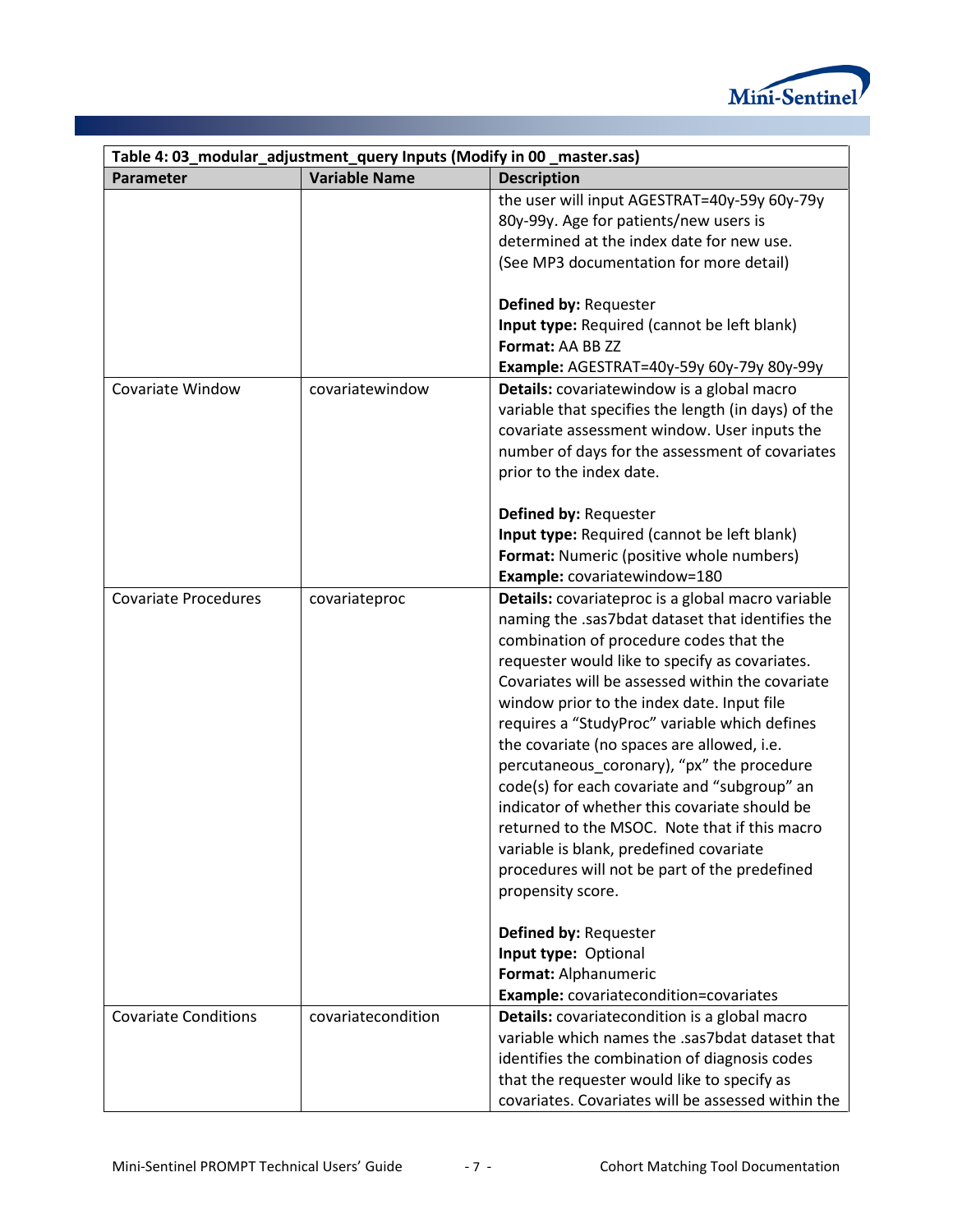

| Table 4: 03_modular_adjustment_query Inputs (Modify in 00 _master.sas) |                      |                                                                                                                                                                                                                                                                                                                                                                                                                                                                                                                                                                                                                                                                                                                                                                                                                                                |
|------------------------------------------------------------------------|----------------------|------------------------------------------------------------------------------------------------------------------------------------------------------------------------------------------------------------------------------------------------------------------------------------------------------------------------------------------------------------------------------------------------------------------------------------------------------------------------------------------------------------------------------------------------------------------------------------------------------------------------------------------------------------------------------------------------------------------------------------------------------------------------------------------------------------------------------------------------|
| Parameter                                                              | <b>Variable Name</b> | <b>Description</b>                                                                                                                                                                                                                                                                                                                                                                                                                                                                                                                                                                                                                                                                                                                                                                                                                             |
|                                                                        |                      | covariate window prior to the index date. Input<br>file requires a "StudyDiag" variable which<br>defines the covariate (no spaces are allowed, ie.<br>coronary_artery_disease), "dx" the ICD9<br>diagnosis code(s) for each covariate and<br>"subgroup" an indicator of whether this<br>covariate should be returned to the MSOC. Note<br>that if this macro variable is blank, predefined<br>covariate conditions will not be part of the<br>predefined propensity score.                                                                                                                                                                                                                                                                                                                                                                     |
|                                                                        |                      | Defined by: Requester<br>Input type: Optional<br>Format: Alphanumeric<br><b>Example:</b> covariatecondition=covariates                                                                                                                                                                                                                                                                                                                                                                                                                                                                                                                                                                                                                                                                                                                         |
| <b>Covariate Drug Exposures</b>                                        | covariaterx          | Details: covariaterx is a global macro variable<br>which names the .sas7bdat dataset that<br>identifies the combination of NDC codes that the<br>requester would like to specify as covariates.<br>Covariates will be assessed within the covariate<br>window prior to the index date. Input file<br>requires a "drug_cat" variable that describes the<br>drug category (no spaces are allowed, ie.<br>diabetes_drug), "NDC" which contains the 11<br>digit NDC codes for the desired medication and<br>"subgroup" an indicator of whether this<br>covariate should be returned to the MSOC. Note<br>if this macro variable is blank, predefined<br>covariate drugs will not be included in the<br>predefined propensity score.<br>Defined by: Requester<br>Input type: Optional<br>Format: Alphanumeric<br>Example: covariaterx=drugcovariate |
| <b>Drugclass</b>                                                       | drugclass            | Details: drugclass is a global macro variable<br>naming a .sas7bdat with an NDC-drugclass<br>crosswalk.<br>Defined by: Requester<br>Input type: Required (cannot be left blank)<br>Format: Alphanumeric                                                                                                                                                                                                                                                                                                                                                                                                                                                                                                                                                                                                                                        |
| <b>Comorbidity Score</b>                                               | comorbidscore        | <b>Example:</b> drugclass = classesofdrug<br>Details: comorbidscore is a global macro                                                                                                                                                                                                                                                                                                                                                                                                                                                                                                                                                                                                                                                                                                                                                          |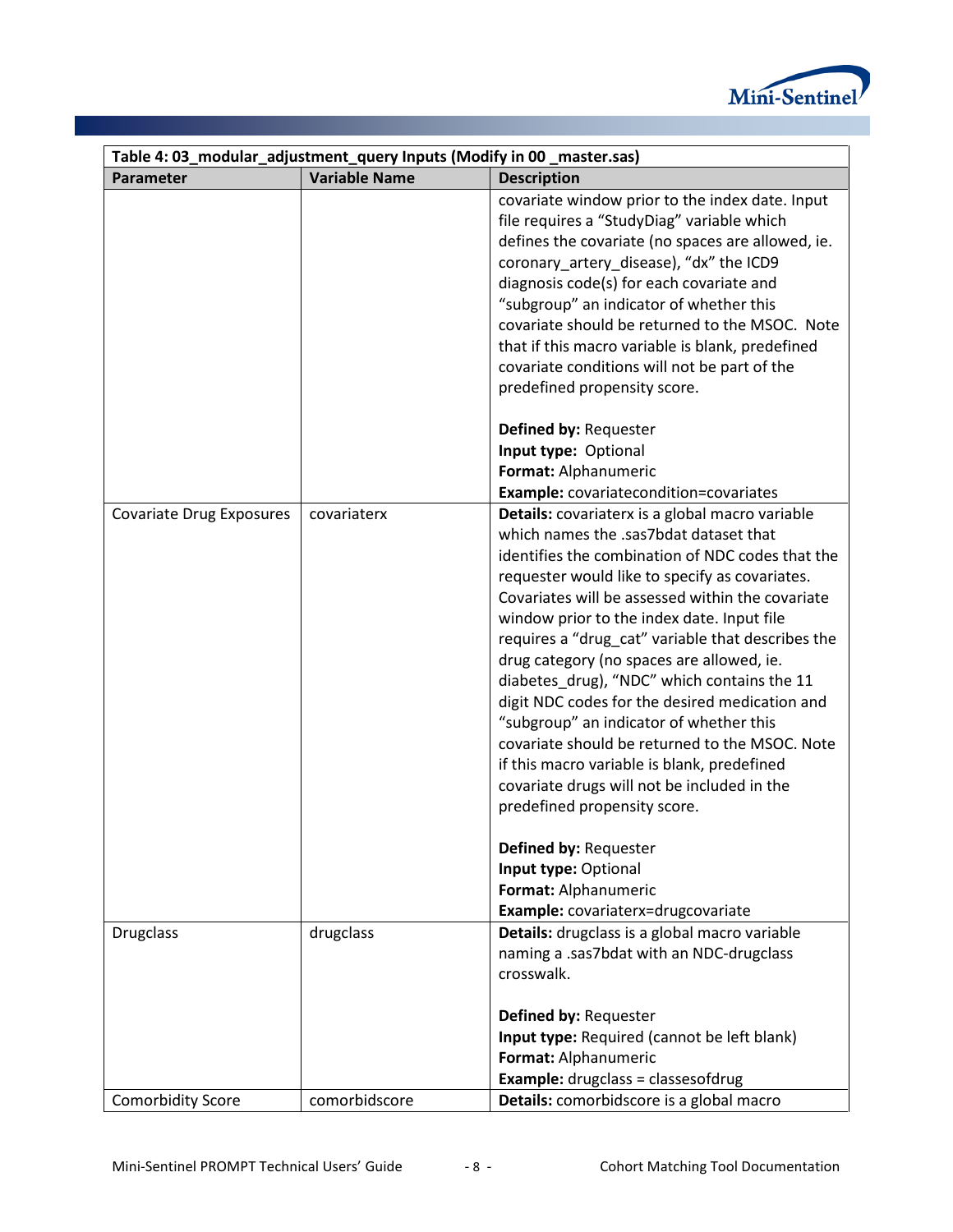

| Table 4: 03_modular_adjustment_query Inputs (Modify in 00_master.sas) |                       |                                                      |
|-----------------------------------------------------------------------|-----------------------|------------------------------------------------------|
| Parameter                                                             | <b>Variable Name</b>  | <b>Description</b>                                   |
|                                                                       |                       | variable naming the .sas7bdat dataset that           |
|                                                                       |                       | contains the information for creating combined       |
|                                                                       |                       | comorbidity scores.                                  |
|                                                                       |                       |                                                      |
|                                                                       |                       | Defined by: Requester                                |
|                                                                       |                       | Input type: Required (cannot be left blank)          |
|                                                                       |                       | Format: Alphanumeric                                 |
|                                                                       |                       | Example: comorbidscore=comorbidities                 |
| <b>ITT Followup</b>                                                   | <b>ITT</b>            | Details: ITT is a global macro variable that         |
|                                                                       |                       | specifies the length (in days) for Intention to      |
|                                                                       |                       | Treat (ITT). Analysis will be censored for death or  |
|                                                                       |                       | disenrollment. If left blank, the default will be to |
|                                                                       |                       | produce event indicator and follow up time for       |
|                                                                       |                       | As Treated analyses.                                 |
|                                                                       |                       | NOTE: If ITT analysis is desired, the exposure       |
|                                                                       |                       | extension period specified in the QueryFile for      |
|                                                                       |                       | MP3 must be greater than or equal to the             |
|                                                                       |                       | number of days to follow up for ITT, the             |
|                                                                       |                       | EXPEXTPER must be less than or equal to the          |
|                                                                       |                       | MP3 specified EPISODEGAP, and EPISODEGAP             |
|                                                                       |                       | must be less than or equal to MP3 specified          |
|                                                                       |                       | WASHPER.                                             |
|                                                                       |                       | ITT <= EXPEXTPER <= EPISODEGAP <= WASHPER            |
|                                                                       |                       | Defined by: Requester                                |
|                                                                       |                       | Input type: Optional                                 |
|                                                                       |                       | Format: Numeric (positive whole numbers)             |
|                                                                       |                       | Example: ITT=180                                     |
| <b>Covariates Considered</b>                                          | covariates_considered | Details: covariates_considered is a global macro     |
|                                                                       |                       | variable that specifies the number of variables      |
|                                                                       |                       | from each data dimension (diagnoses,                 |
|                                                                       |                       | procedures and drug classes) that is considered      |
|                                                                       |                       | for selection as a covariate. If not specified,      |
|                                                                       |                       | default value is 100.                                |
|                                                                       |                       |                                                      |
|                                                                       |                       | Defined by: Requester                                |
|                                                                       |                       | Input type: Optional (default values will be used    |
|                                                                       |                       | if missing)                                          |
|                                                                       |                       | Format: Numeric (positive whole numbers)             |
|                                                                       |                       | Example: covariates considered=150                   |
| <b>Covariates Selected</b>                                            | covariates selected   | Details: covariates_selected is a global macro       |
|                                                                       |                       | variable that specifies the total number of          |
|                                                                       |                       | empirical covariates that are selected from all      |
|                                                                       |                       | the data dimensions combined. These selected         |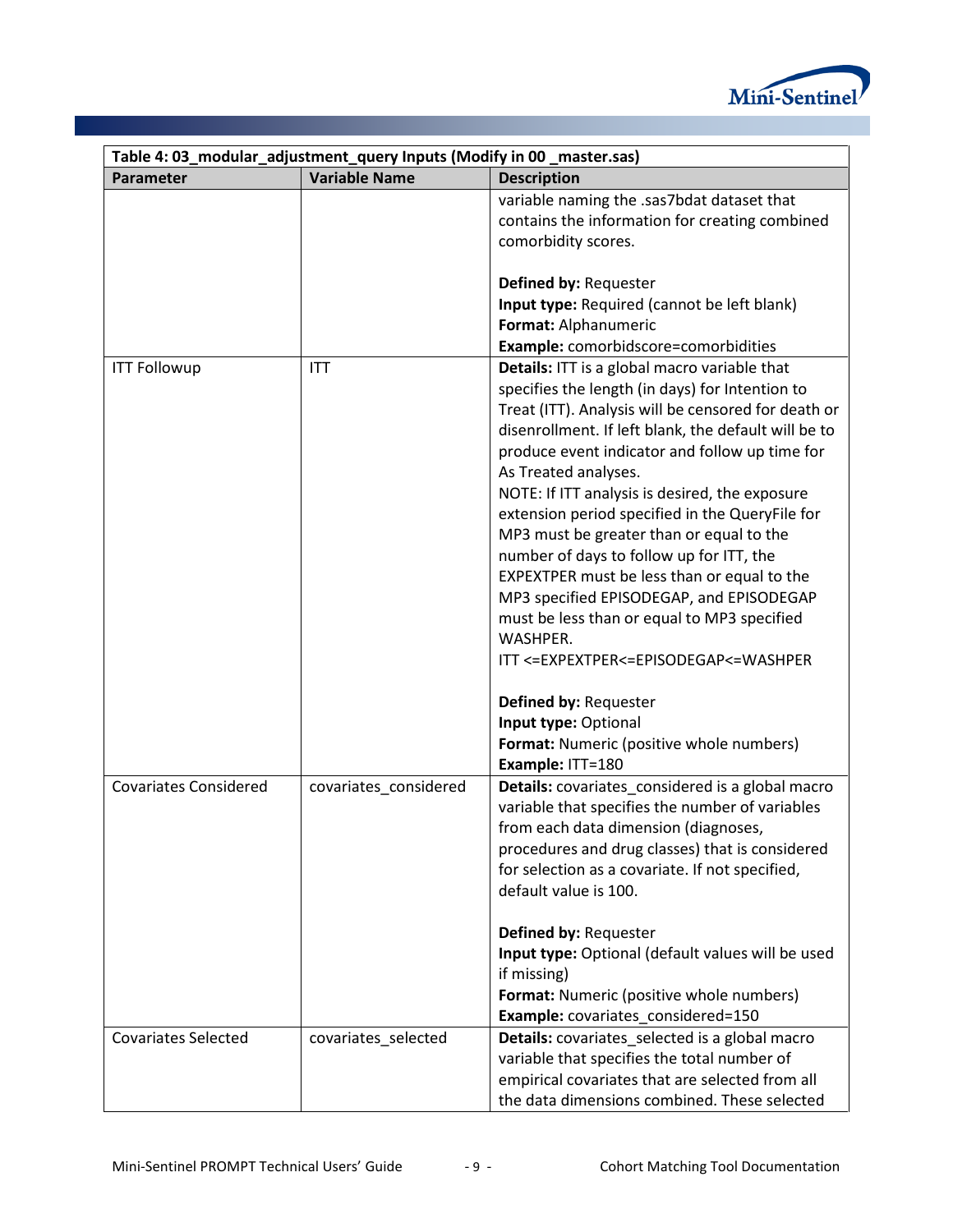

|                                   | Table 4: 03_modular_adjustment_query Inputs (Modify in 00 _master.sas) |                                                                                                                                                                                                                                                                                                                                                                                                                                                                                                                                                                                                                                                                                                                                                                                                                                                                                                                                                                                                                                                                                                             |
|-----------------------------------|------------------------------------------------------------------------|-------------------------------------------------------------------------------------------------------------------------------------------------------------------------------------------------------------------------------------------------------------------------------------------------------------------------------------------------------------------------------------------------------------------------------------------------------------------------------------------------------------------------------------------------------------------------------------------------------------------------------------------------------------------------------------------------------------------------------------------------------------------------------------------------------------------------------------------------------------------------------------------------------------------------------------------------------------------------------------------------------------------------------------------------------------------------------------------------------------|
| Parameter                         | <b>Variable Name</b>                                                   | <b>Description</b>                                                                                                                                                                                                                                                                                                                                                                                                                                                                                                                                                                                                                                                                                                                                                                                                                                                                                                                                                                                                                                                                                          |
|                                   |                                                                        | covariates are used for the propensity score. If<br>not specified, default value is either 200 or<br>number of new users of study drug, whichever<br>value is the smallest.<br>Defined by: Requester<br>Input type: Optional (default values will be used<br>if missing)<br><b>Format:</b> Numeric (positive whole numbers)<br>Example: covariates_selected=150                                                                                                                                                                                                                                                                                                                                                                                                                                                                                                                                                                                                                                                                                                                                             |
| <b>Covariate Ranking</b>          | ranking                                                                | Details: ranking is a global macro variable that<br>indicates one of three models for selecting<br>variables. Can take the value of "bias",<br>"exp_assoc" and "outcome_assoc". Specifying<br>"bias" will yield a variable list in which the top k<br>variables are selected as ranked by the Bross<br>bias formula (here k is the number entered in<br>the macro parameter covariates_selected).<br>Specifying "exp_assoc" will yield a variable list in<br>which the variables are selected as ranked by<br>the strength of the relationship between<br>confounder and exposure. This is most suitable<br>for cases where there are fewer than 150<br>exposed outcomes. Specifying "outcome_assoc"<br>will yield a variable list in which the top k<br>variables are selected as ranked by the strength<br>of the relationship between the confounder and<br>the outcome. This is most suitable for disease<br>risk scores. Default is exposure association.<br>Defined by: Requester<br>Input type: Optional (default values will be used<br>if missing)<br>Format: Character<br>Example: ranking="bias" |
| <b>Health Service Utilization</b> | health_service_intensity                                               | Details: health_service_intensity is a global<br>macro variable. If value is 1 then macro will infer<br>the intensity of health service utilization by<br>computing quartile of (a) number of codes per<br>patient, and (b) number of unique codes per<br>patient within each dimension. These quartile<br>indicators are then screened like all other hd-PS<br>variables and allowed to enter the final<br>propensity score. This option may be used in                                                                                                                                                                                                                                                                                                                                                                                                                                                                                                                                                                                                                                                    |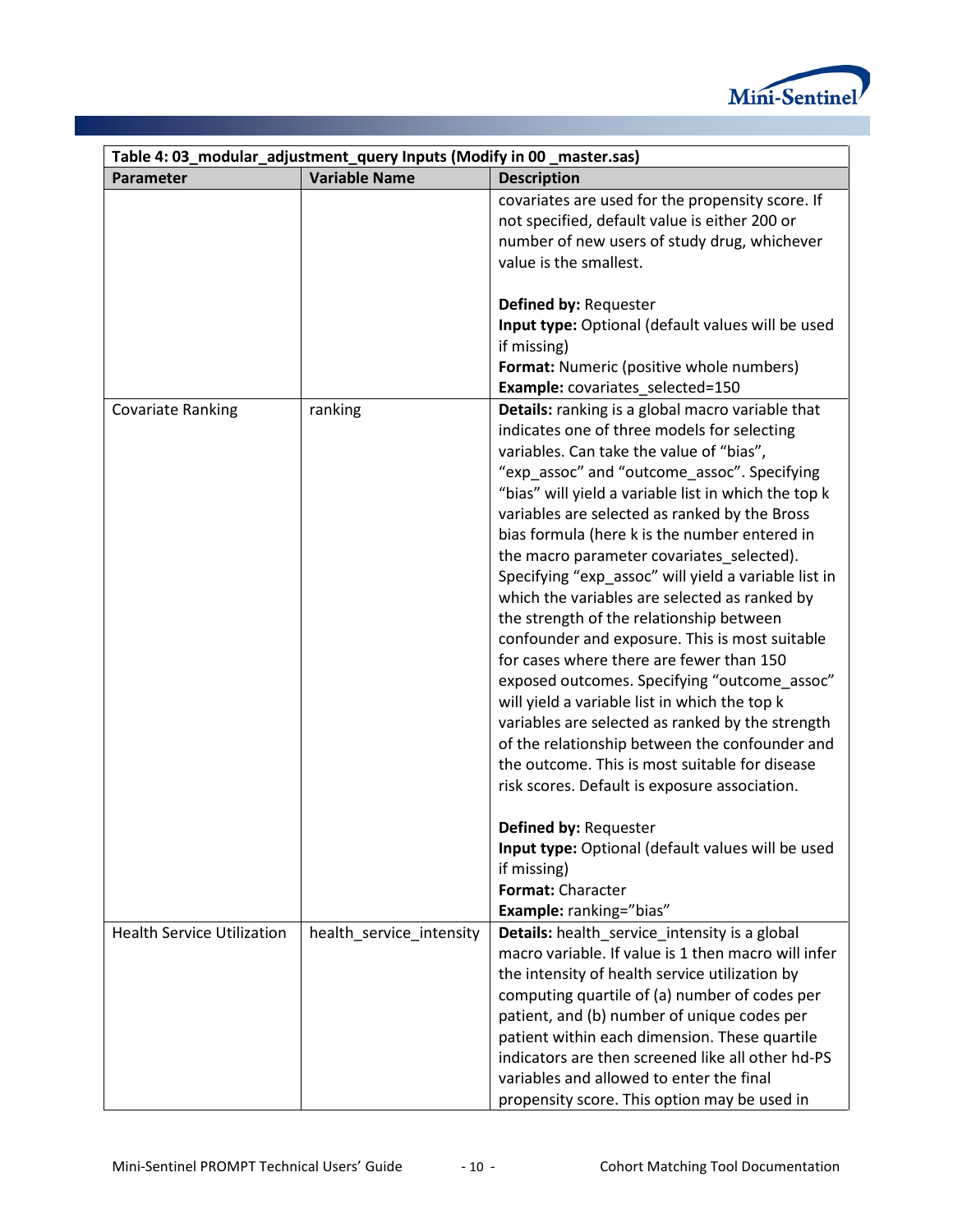

| Table 4: 03_modular_adjustment_query Inputs (Modify in 00 _master.sas) |                      |                                                                                                                                                                                                                                                                                                                                                                                                                                                                             |
|------------------------------------------------------------------------|----------------------|-----------------------------------------------------------------------------------------------------------------------------------------------------------------------------------------------------------------------------------------------------------------------------------------------------------------------------------------------------------------------------------------------------------------------------------------------------------------------------|
| Parameter                                                              | <b>Variable Name</b> | <b>Description</b>                                                                                                                                                                                                                                                                                                                                                                                                                                                          |
|                                                                        |                      | place of investigator-defined variables such as<br>"number of unique medications used" or<br>"number of office visits". Default value is 1, yes.                                                                                                                                                                                                                                                                                                                            |
|                                                                        |                      | Defined by: Requester<br>Input type: Optional (default values will be used<br>if missing)<br>Format: Binary                                                                                                                                                                                                                                                                                                                                                                 |
| <b>Zero Correction Screen</b>                                          | zero_cell_corr       | <b>Example:</b> health_service_intensity=1<br>Details: zero_cell_corr is a global macro variable<br>that indicates whether to screen variables with a<br>zero correction added to each cell in the<br>confounder/outcome 2x2 table. Recommended<br>when the number of exposed outcomes is fewer<br>than 150. Default is 1, yes.<br>Defined by: Requester<br>Input type: Optional (default values will be used<br>if missing)<br>Format: Binary<br>Example: zero_cell_corr=1 |
| Netezza available?                                                     | nz                   | Details: nz is a global macro variable that<br>indicates whether the platform being used is a<br>Netezza.<br>Defined by: Requester<br>Input type: Optional (default value of nowill be<br>used if missing)<br>Format: Binary<br><b>Example:</b> $nz = j$ ; $nz = 1$ ;                                                                                                                                                                                                       |

| Table 5: 04_table_creator.sas Inputs<br>(Modify in 00 _master.sas) |                      |                                                                                                                                                                                                                  |
|--------------------------------------------------------------------|----------------------|------------------------------------------------------------------------------------------------------------------------------------------------------------------------------------------------------------------|
| Parameter                                                          | <b>Variable Name</b> | <b>Description</b>                                                                                                                                                                                               |
| Names of compared<br>exposure/treatments                           | grp1, grp2           | Details: Grp1 and Grp2 refer to the names of the<br>primary and referent exposure groups. These<br>must appear exactly as in the "group" variable in<br>the input queryfile for MP3 (capitalization<br>matters!) |
|                                                                    |                      | <b>Defined by: Requester</b>                                                                                                                                                                                     |
|                                                                    |                      | Input type: Required (cannot be left blank)                                                                                                                                                                      |
|                                                                    |                      | Format: Alphanumeric                                                                                                                                                                                             |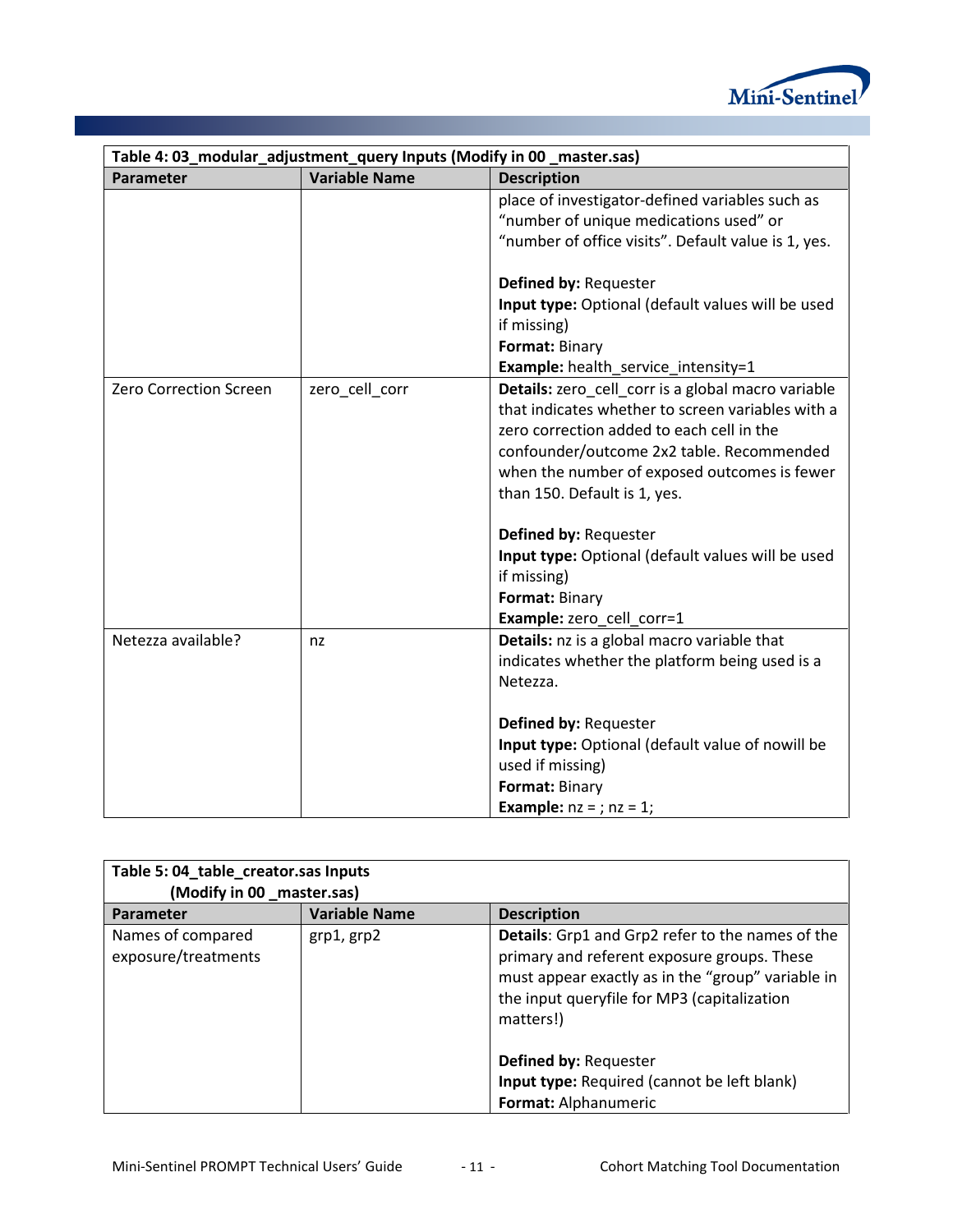

| Table 5: 04_table_creator.sas Inputs<br>(Modify in 00 _master.sas) |                      |                                                                            |
|--------------------------------------------------------------------|----------------------|----------------------------------------------------------------------------|
| Parameter                                                          | <b>Variable Name</b> | <b>Description</b>                                                         |
|                                                                    |                      | <b>Example:</b> $grp1 = \text{clindamycin}$ ; $grp2 = \text{cephalexin}$ ; |
| Input template for Table                                           | templatetable        | Details: Templatetable refers to the name of an                            |
| 1's                                                                |                      | input excel file which contains the template for                           |
|                                                                    |                      | the layout of table 1's for a specific requestid.                          |
|                                                                    |                      | <b>Defined by: Requester</b>                                               |
|                                                                    |                      | <b>Input type:</b> Required (cannot be left blank) if                      |
|                                                                    |                      | Table 1's are desired. Comment out macro call if                           |
|                                                                    |                      | Table 1's are not desired.                                                 |
|                                                                    |                      | Format: Alphanumeric                                                       |
|                                                                    |                      | <b>Example:</b> templatetable = clindamycintable;                          |

| Table 6: 07_sequential_analysis.sas |                      |                                                  |
|-------------------------------------|----------------------|--------------------------------------------------|
| Parameter                           | <b>Variable Name</b> | <b>Description</b>                               |
|                                     |                      |                                                  |
| Library location of data            | MSOC1                | Details: Environment variable. Enter the path    |
| from contributing Data              | MSOC2                | where the datasets returned from Data Partner    |
| <b>Partner Sites</b>                | MSOC3                | to MSOC are located. If program is run at Data   |
|                                     | Etc.                 | Partner site, enter path where output data is    |
|                                     |                      | stored.                                          |
|                                     |                      |                                                  |
|                                     |                      | Defined by: Requestor or Data Partner            |
|                                     |                      | <b>Example:</b> msoc1 = $c$ :/pathtodata/;       |
| Library location for                | output               | Details: Environment variable. Enter the path    |
| output of analysis results          |                      | where the output .xls file and .sas7bdat dataset |
|                                     |                      | from sequential analysis macro should be saved.  |
|                                     |                      |                                                  |
|                                     |                      | Defined by: Requestor or Data Partner            |
|                                     |                      | Example: output= c:/pathtooutput/;               |
| Library location of                 | query                | Details: Environment variable. Enter the path    |
| monitoring period dates             |                      | where 01_requestid_monitoring_period_dates is    |
| sas program                         |                      | located.                                         |
|                                     |                      | Defined by: Requestor or Data Partner            |
|                                     |                      | Example: query = c:/pathtomonitoringdates/;      |
| <b>Contributing Data Partner</b>    | DPID1 SITEID1        | Details: DPID(number) and SITEID(number) refer   |
| Ids and Site IDs                    | DPID2 SITEID2        | to the DPID and SITEID from each contributing    |
|                                     | DPID3 SITEID3        |                                                  |
|                                     | Etc.                 | partner site.                                    |
|                                     |                      | Defined by: Requester                            |
|                                     |                      | Input type: Required (cannot be left blank) for  |
|                                     |                      | DPID(number) or SITEID(number) <= NumAgg         |
|                                     |                      |                                                  |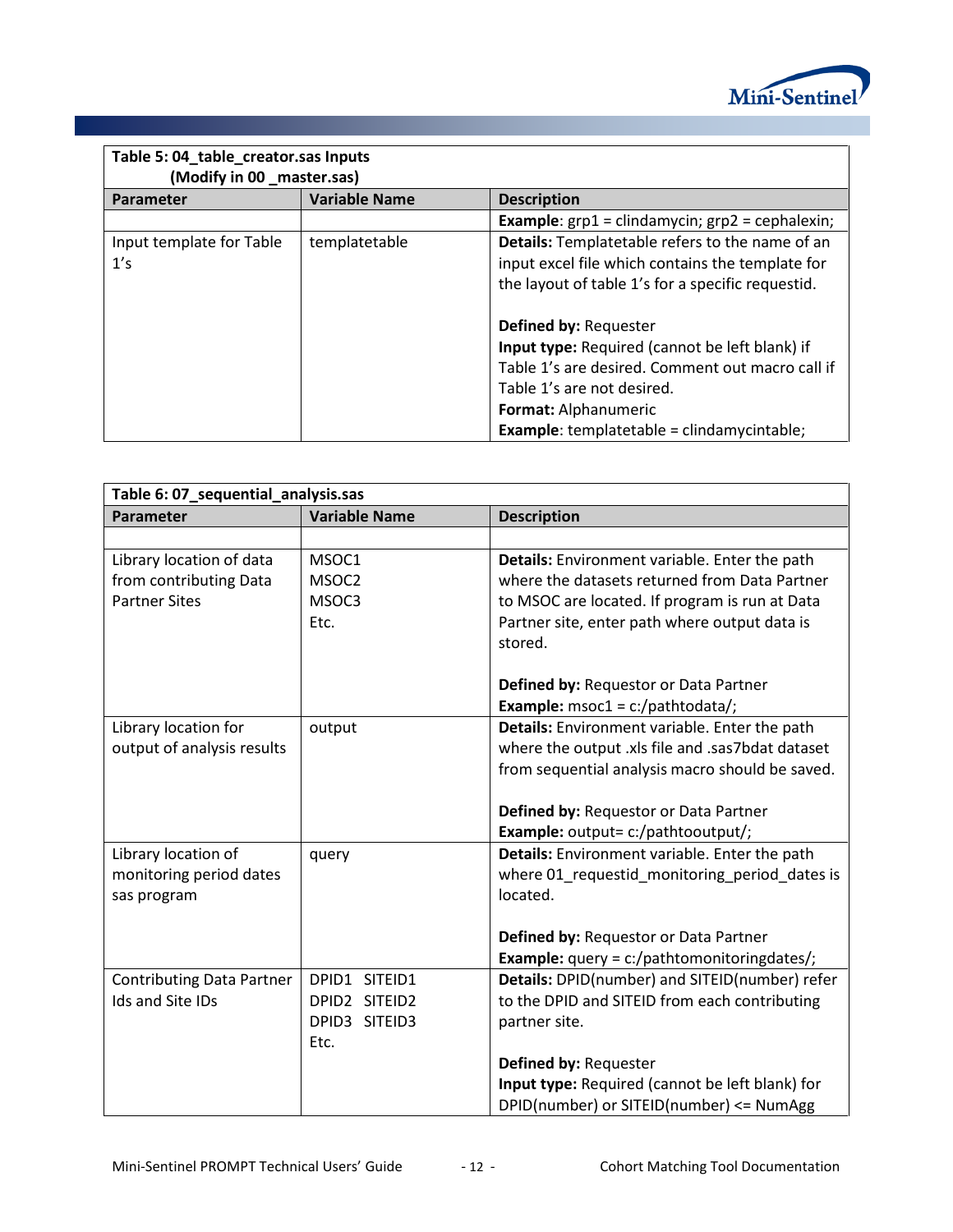

| Table 6: 07_sequential_analysis.sas |                      |                                                                      |
|-------------------------------------|----------------------|----------------------------------------------------------------------|
| Parameter                           | <b>Variable Name</b> | <b>Description</b>                                                   |
|                                     |                      | Format: Alphanumeric                                                 |
|                                     |                      | <b>Example:</b> DPID1 = ae; SITEID1 = os;                            |
|                                     |                      | DPID2 = $kp$ ; SITEID2 = $nw$ ;                                      |
| Type of analysis                    | <b>ITT</b>           | Details: ITT is an indicator of whether the                          |
|                                     |                      | analysis for this REQUESTID is an As Treated or                      |
|                                     |                      | Intention to Treat. The default if this variable is                  |
|                                     |                      | blank is As Treated. When $IT = 1$ this indicates                    |
|                                     |                      | the analysis is Intention to Treat.                                  |
|                                     |                      |                                                                      |
|                                     |                      | Defined by: Requester<br>Input type: Required (cannot be left blank) |
|                                     |                      | Format: Numeric                                                      |
|                                     |                      | Example: $IT = 1$ ;                                                  |
| First monitoring period to          | first                | Details: First refers to the first sequential                        |
| analyze                             |                      | monitoring period for which analysis results are                     |
|                                     |                      | requested. Note: this number does not have to                        |
|                                     |                      | be the first monitoring period for which data is                     |
|                                     |                      | available.                                                           |
|                                     |                      |                                                                      |
|                                     |                      | Defined by: Requester                                                |
|                                     |                      | Input type: Required (cannot be left blank)                          |
|                                     |                      | <b>Format: Numeric</b>                                               |
|                                     |                      | <b>Example:</b> first = $1$                                          |
| Last monitoring period to           | period               | Details: Period refers to the last sequential                        |
| analyze                             |                      | monitoring period for which analysis results are                     |
|                                     |                      | requested. Note: this number does not have to                        |
|                                     |                      | be the last monitoring period for which data is                      |
|                                     |                      | available.                                                           |
|                                     |                      |                                                                      |
|                                     |                      | Defined by: Requester<br>Input type: Required (cannot be left blank) |
|                                     |                      | Format: Numeric                                                      |
|                                     |                      | <b>Example:</b> period = $5$                                         |
| Additional subgroup                 | subgroup             | Details: Subgroup refers to covariate indicators                     |
| analyses                            |                      | for which the requestor would like additional                        |
|                                     |                      | stratified results.                                                  |
|                                     |                      |                                                                      |
|                                     |                      | Defined by: Requester                                                |
|                                     |                      | Input type: Optional                                                 |
|                                     |                      | Format: Alphanumeric                                                 |
|                                     |                      | <b>Example:</b> subgroup = %quote(covar1, age_cat)                   |
| Which Propensity Score to           | ps                   | Details: Specifies the propensity score to use for the               |
| use in analysis                     |                      | analysis.                                                            |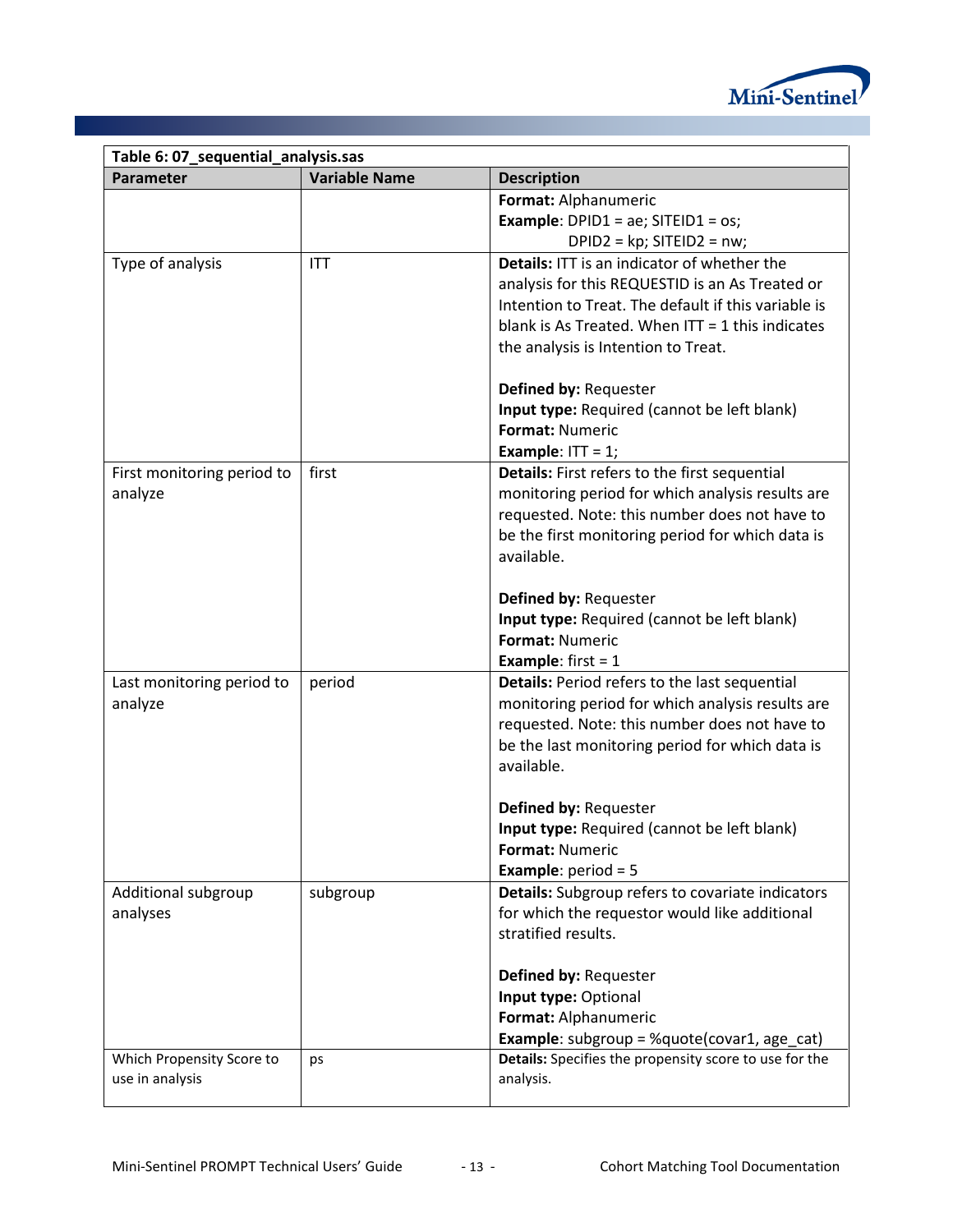

| Table 6: 07_sequential_analysis.sas |                      |                                                                                         |
|-------------------------------------|----------------------|-----------------------------------------------------------------------------------------|
| <b>Parameter</b>                    | <b>Variable Name</b> | <b>Description</b>                                                                      |
|                                     |                      | <b>Defined by: Requestor</b><br><b>Input type:</b> Optional (default is hdpspredefined) |
|                                     |                      | Example:                                                                                |
|                                     |                      | $ps = predefined$ ,                                                                     |
|                                     |                      | ps = hdpspredefined,                                                                    |
|                                     |                      |                                                                                         |
|                                     |                      | $ps = hdpsonly,$<br>b.                                                                  |
| Which propensity score              | caliper              | Details: Specifies the propensity score matching                                        |
| matching caliper to use             |                      | caliper to use for the analysis.                                                        |
|                                     |                      |                                                                                         |
|                                     |                      | <b>Defined by: Requestor</b>                                                            |
|                                     |                      | <b>Input type:</b> Optional (default is .025)                                           |
|                                     |                      | Example:                                                                                |
|                                     |                      | caliper = $.01$ ,                                                                       |
|                                     |                      | caliper = $.025$ ,                                                                      |
|                                     |                      |                                                                                         |
|                                     |                      | caliper = $.05$ ,<br>c.                                                                 |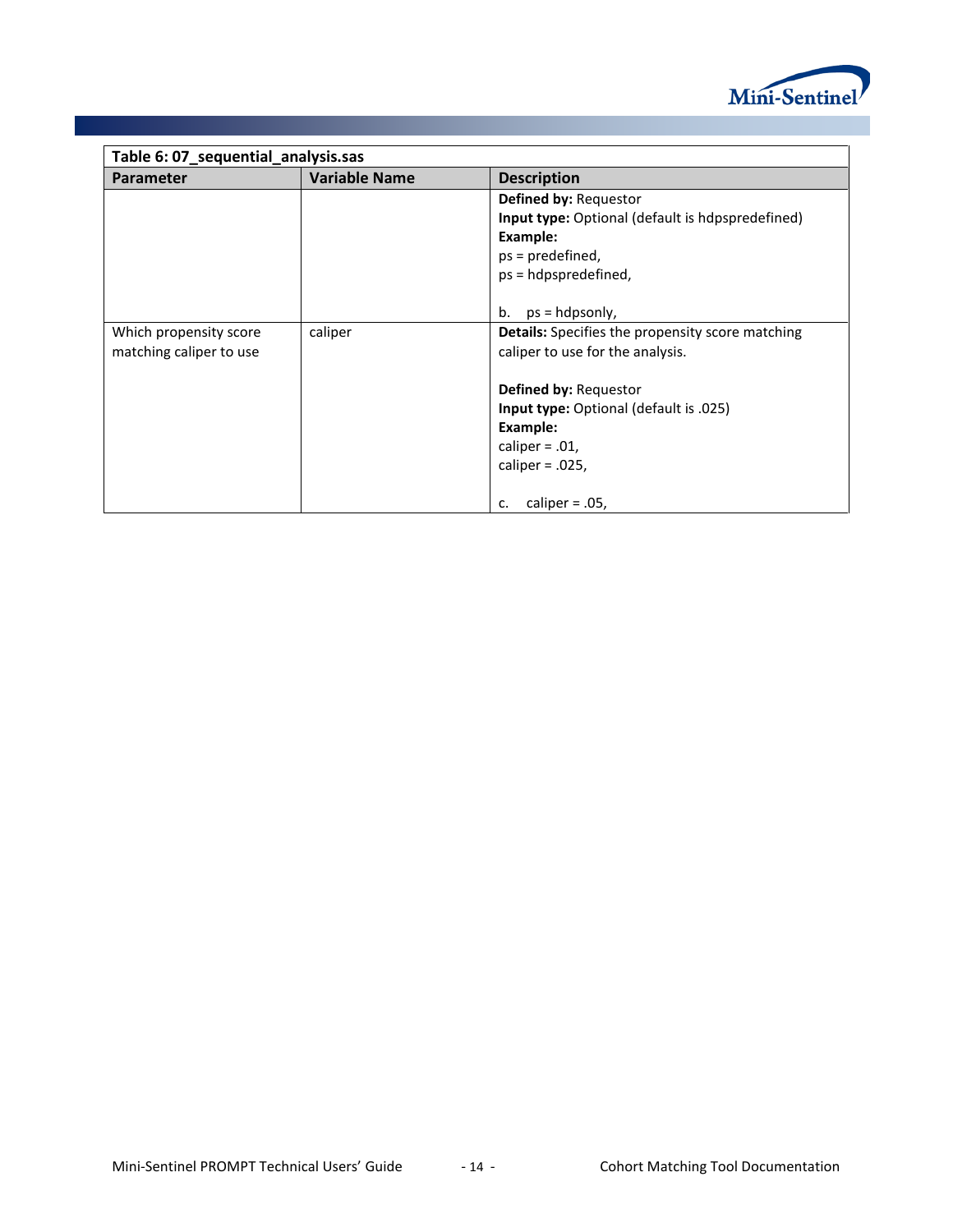

# **III. PROGRAM STEPS**

The following provides a summary of the steps performed by the Cohort Matching PROMPT:

## Program Steps:

- 1. Modular Program 3 identifies new users and outcomes for a pre-specified product-outcome pair within a defined window.
	- a. Incident drug/procedure, incident outcome, follow-up period, prior enrollment requirements, washout, inclusion and exclusion criteria, exposure extension, etc. are defined through MP3 options (see MP3 documentation for details)
	- b. MP3 performs only an "as treated" analysis; if an "intention to treat" analysis is desired, enter intended follow up window to MP3 option: EXPEXTPER (i.e. if ITT analysis is for 180 days, EXPEXTPER = 180)
- 2. Adjustment component:
	- a. User defines: name of SAS dataset containing dates of data availability for relevant Data Partners; covariate assessment window; names of SAS files with relevant code/groupings for predefined covariate conditions, procedures, and drugs; name of SAS file crosswalk between NDC and drug therapeutic class; name of SAS file with codes/groupings to create combined comorbidity score; whether analysis is "as treated" or "intention to treat"; optional hdPS parameters; and which covariates will be used to define subgroups (if any)
	- b. Program extracts unique new user patient ID, index exposure dates, and event dates from MP3 output dataset and keeps first treatment episode for individual patients for either of the compared exposures.
	- c. Imports user-created files with codes/groupings of predefined diagnosis, procedure and/or drug covariates and codes for combined comorbidity score
		- i. Extracts claims matching codes in imported files from MSCDM formatted data
		- ii. Keeps claims that belong to identified new users and fall within covariate assessment window
		- iii. Creates covariate indicators for predefined covariates for identified new users
		- iv. Calculates combined comorbidity score for identified new users
	- d. Assess option to use flexible HOI macro with more complex algorithm for defining event:
		- i. If HOI macro option is selected, then program runs macro and replaces MP3 event dates with HOI macro event dates.
	- e. Assess macro option "as treated" (AT) or "intention to treat" (ITT) analysis?
		- i. If AT, event date is the first date within the treatment episode window
		- ii. If ITT, event dates are censored at end of ITT follow up, death, or disenrollment
	- f. Creates input datasets for diagnosis, procedure and drug data dimension to feed into highdimensional propensity score (hdPS) macro
		- i. Input datasets include all claims within the data dimension that fall within covariate assessment window for identified cohort of new users (index date is not included)
	- g. Runs hdPS macro
		- i. Default options are set to include health service intensity (e.g., number of visits to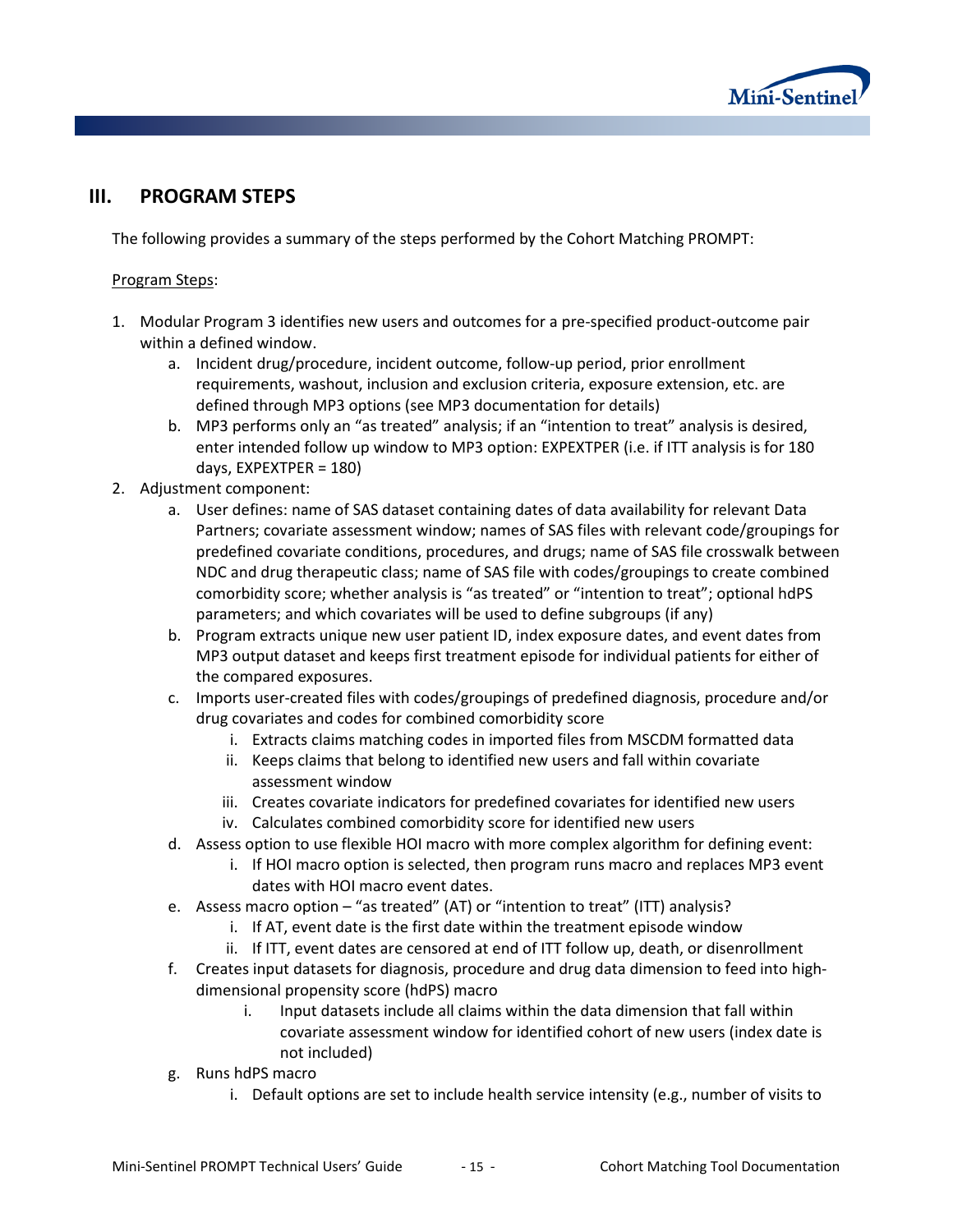

emergency department, number of ambulatory visits, number of hospitalizations, number of drug dispensed), zero cell correction (which allows hdPS to estimate covariate-exposure associations when a covariate occurs only in one of the two exposure groups), interactions between monitoring period/time and predefined covariates, exposure based selection of empirical covariates, and creation of up to 200 empirically selected covariates (if the number of new users identified for either study group is lower than 200, the number of empirically selected covariates equals the smaller sample size)

- h. Matches patients using 1:1 nearest neighbor matching with three calipers (0.010, 0.025, 0.050 on the propensity score scale) for three calculated propensity scores (predefined covariates only, empirically defined covariates only, and predefined + empirically defined covariates)
	- i. For sequential surveillance, new propensity scores are calculated during each monitoring period using eligible new users from each prior monitoring period up to and including the current period
	- ii. New users of the product of interest are matched to new users of the comparator product who were identified in the same monitoring period
	- iii. Only new users identified in the current period are eligible for matching
	- iv. Matches identified during prior monitoring periods are not broken once a patient is matched, s/he stays matched and if a patient is not matched s/he remains unmatched throughout
- i. Outputs dataset to DPLOCAL folder which includes variable indicating monitoring period during which patient was identified, variable with start and end dates of monitoring period, *patient IDs,* index dates, event dates, event indicators, 3 propensity scores, 9 matching identifiers (for 3 PS scores using 3 calipers), *predefined and empirically defined covariates*
	- i. Dataset is named with REQUESTID, Data Partner ID, and sequential monitoring period number
	- ii. This file remains behind the Data Partner's firewall
- j. Outputs dataset to MSOC folder with variable indicating monitoring period during which patient was identified, variable with start and end dates of monitoring period, event indicators, 3 propensity scores, 9 matching identifiers (for 3 PS scores using 3 calipers) – note no patient identifiers are returned to MSOC, no covariate indicators are returned unless otherwise specified for subgroup analyses
	- i. Dataset is named with REQUESTID, Data Partner ID, and sequential monitoring period number
- k. Outputs dataset with time required to run each component of the modular program
- 3. Table Creator component
	- a. Imports Excel files provided by user to create Tables 1 for predefined covariates
	- b. Runs table creator macro that has been tailored to specific REQUESTID by user
		- i. Outputs unmatched and 9 matched Tables 1 (3 propensity scores with 3 matching calipers each) to show distribution of exposure, outcome, predefined covariates, absolute and standardized differences, and Mahalanobis distance to Excel file
		- ii. Outputs 1 unmatched and 9 matched propensity score distribution figures with cstatistic as insert to .rtf file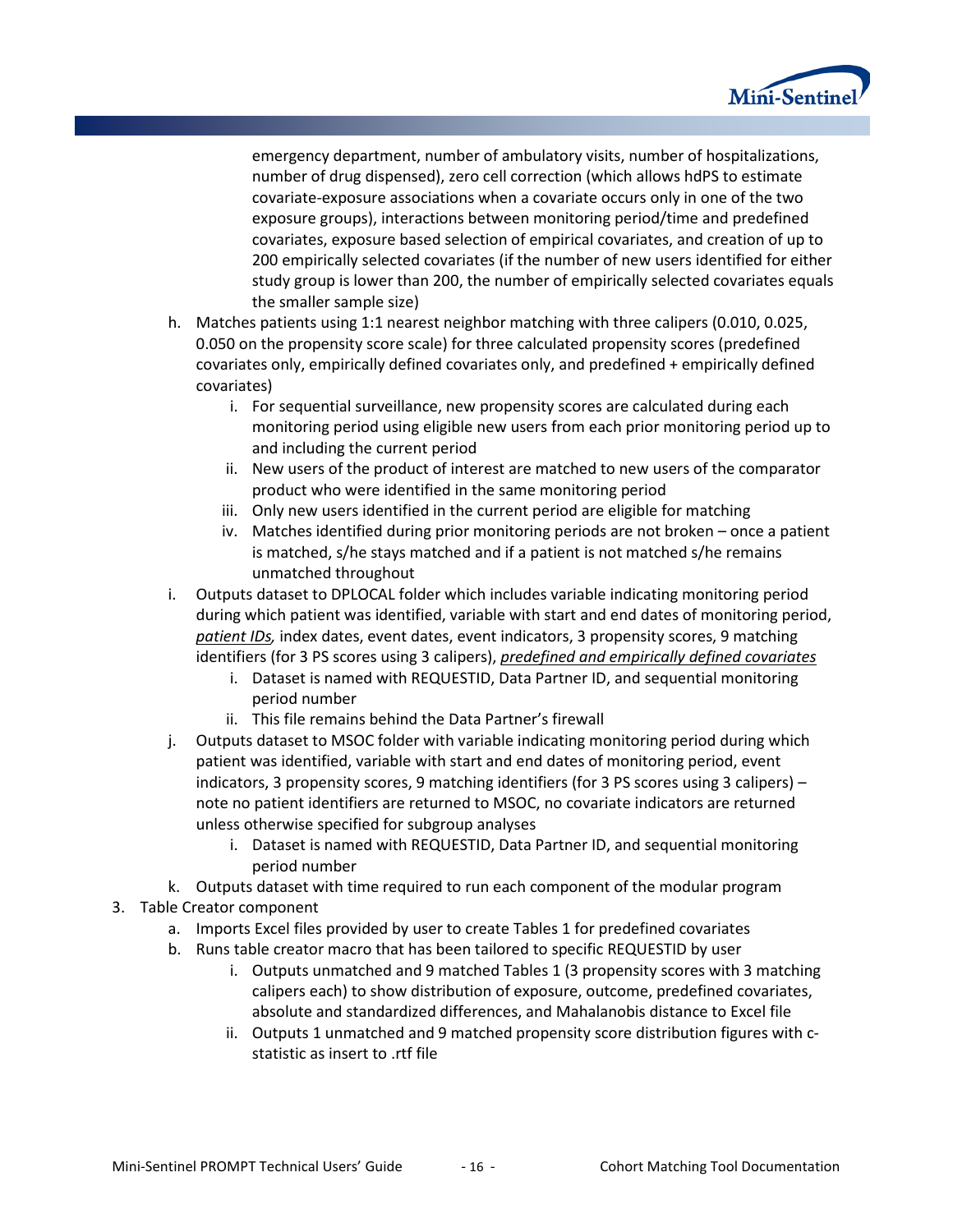

- 4. Analysis and aggregation component
	- a. MSOC specifies:
		- i. User-assigned REQUESTID
		- ii. Number of contributing Data Partners and edits DPID and Site ID
		- iii. Analysis type
		- iv. Which monitoring period(s) to analyze
		- v. Subgroup analyses
		- vi. Which propensity score and matching caliper to use (if not using default of hdPS + predefined propensity score with 0.025 matching caliper)
	- b. Aggregation module puts together data from each site and outputs .xls file with:
		- i. Unadjusted rate differences stratified by Data Partner
		- ii. Adjusted rate differences stratified by Data Partner and propensity score matchid
		- iii. Adjusted rate differences stratified by Data Partner and deciles of propensity score (reports decile-specific estimates and summary estimate)
		- iv. Unadjusted hazard ratio from Cox model stratified by Data Partner
		- v. Adjusted hazard ratio from Cox model stratified by Data Partner and propensity score matchid
		- vi. Adjusted hazard ratio from Cox model stratified by Data Partner and deciles of propensity score (reports decile-specific estimates and summary estimate)
		- vii. Number-needed-to-treat, attributable risk, and population attributable risk viii. Wald p-value, beta coefficient, and standard error
	- c. For each of items i-vii, module provides analysis results for: full cohort and pre-specified subgroups
	- d. Module outputs .csv file with input to an R program which runs sequential alerting algorithm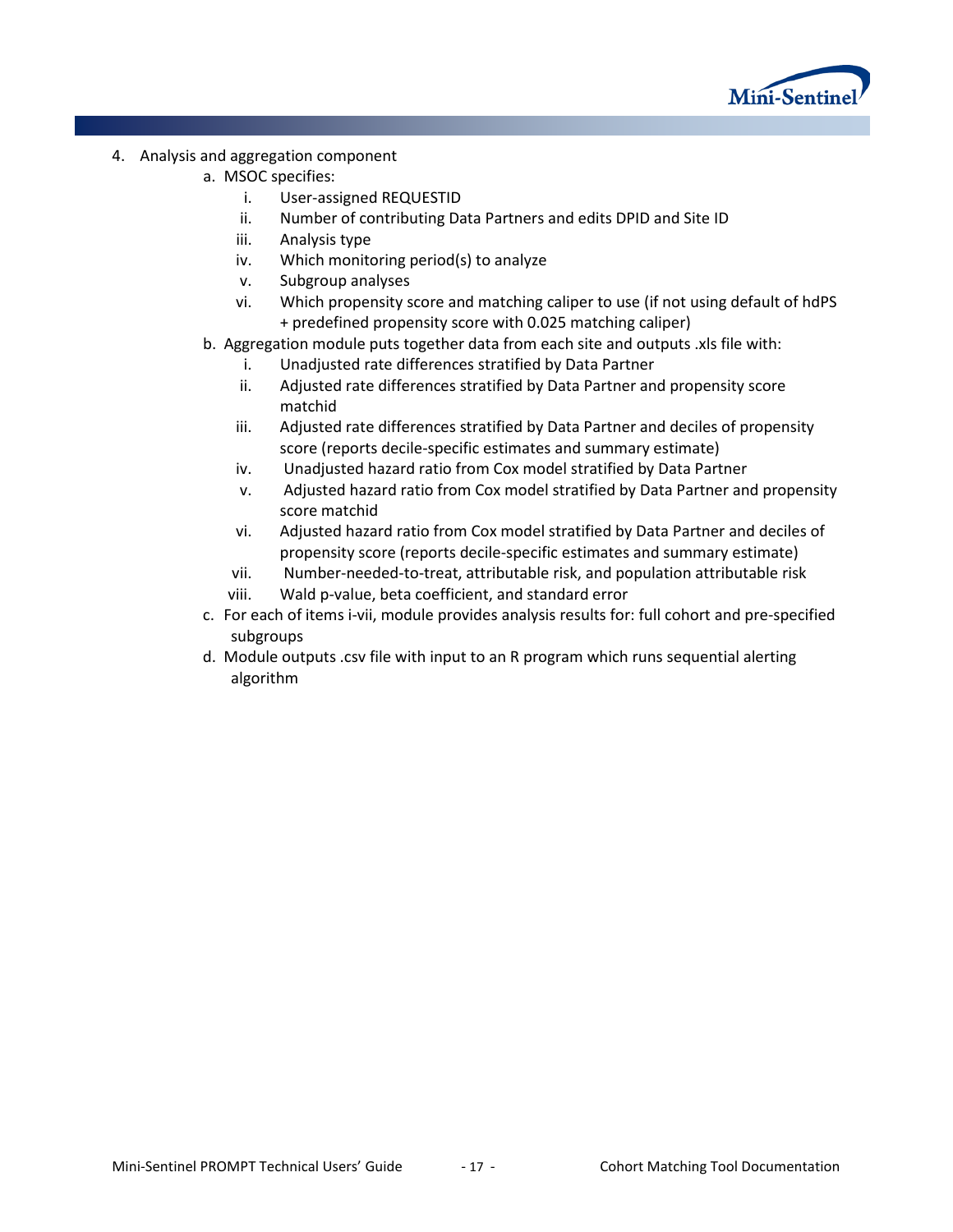

# **IV. APPENDIX A: DESCRIPTION OF COHORT MATCHING PROMPT FOR ROUTINE SURVEILLANCE OPERATIONS MANUAL**

### **1. Overview**

This program performs effect estimation and sequential testing in a distributed data setting based on exposure propensity-score matched sequential, parallel new user cohorts. Cohort approaches are particularly useful when comparing outcomes between patients exposed to different medical products. The approach focuses on new users, which ensures the accurate assessment of temporality among exposures, outcomes, and other study variables, and ensures that outcomes that occur shortly after initiation are captured. The use of an active comparator reduces confounding to the extent that the outcome risk factors similarly determine exposure to the product of interest and the comparator. Use of active comparators also ensures that both exposure groups have progressed to the point of requiring treatment, and can also prevent immortal time bias. Propensity score methods are used to further minimize confounding by balancing a potentially large number of possible confounders.

### **2. Design and data**

This program uses a standard active-comparator new user cohort design. The program automatically identifies new users of the product of interest and new users of a user-specified comparator product within each monitoring period. New use is defined by no prior use of the product (or potentially of other pre-specified products) in a pre-specified period preceding each patient's product initiation (i.e., index) date. Outcomes are identified over a pre-specified risk window following product initiation. The program can accommodate any outcome definition that can be coded in a SAS macro. Patients can be followed for as long as they are exposed to the product ("as treated") or using an intention-to-treat approach, in which patients continue to contribute person-time to the index product category over an interval of pre-specified length.

Potential confounders are identified in a baseline period of pre-specified length preceding each patient's index date. Importantly, all confounders are measured before exposure to the medical product. Predefined potential confounders are forced into a site (or Data Partner)-specific propensity score model with options for including empirically identified potential confounders using the high dimensional propensity score algorithm, a comorbidity score, and health service utilization variables, such as number of drugs used, number of physician visits, and number of hospitalizations. A separate propensity score is estimated in each Data Partner and in each monitoring period. Patients are matched by propensity score within each Data Partner and monitoring period. The program permits subgroup analyses on any pre-defined variable.

The following list summarizes the key program inputs. A more detailed and comprehensive list of inputs can be found in the technical documentation for this program.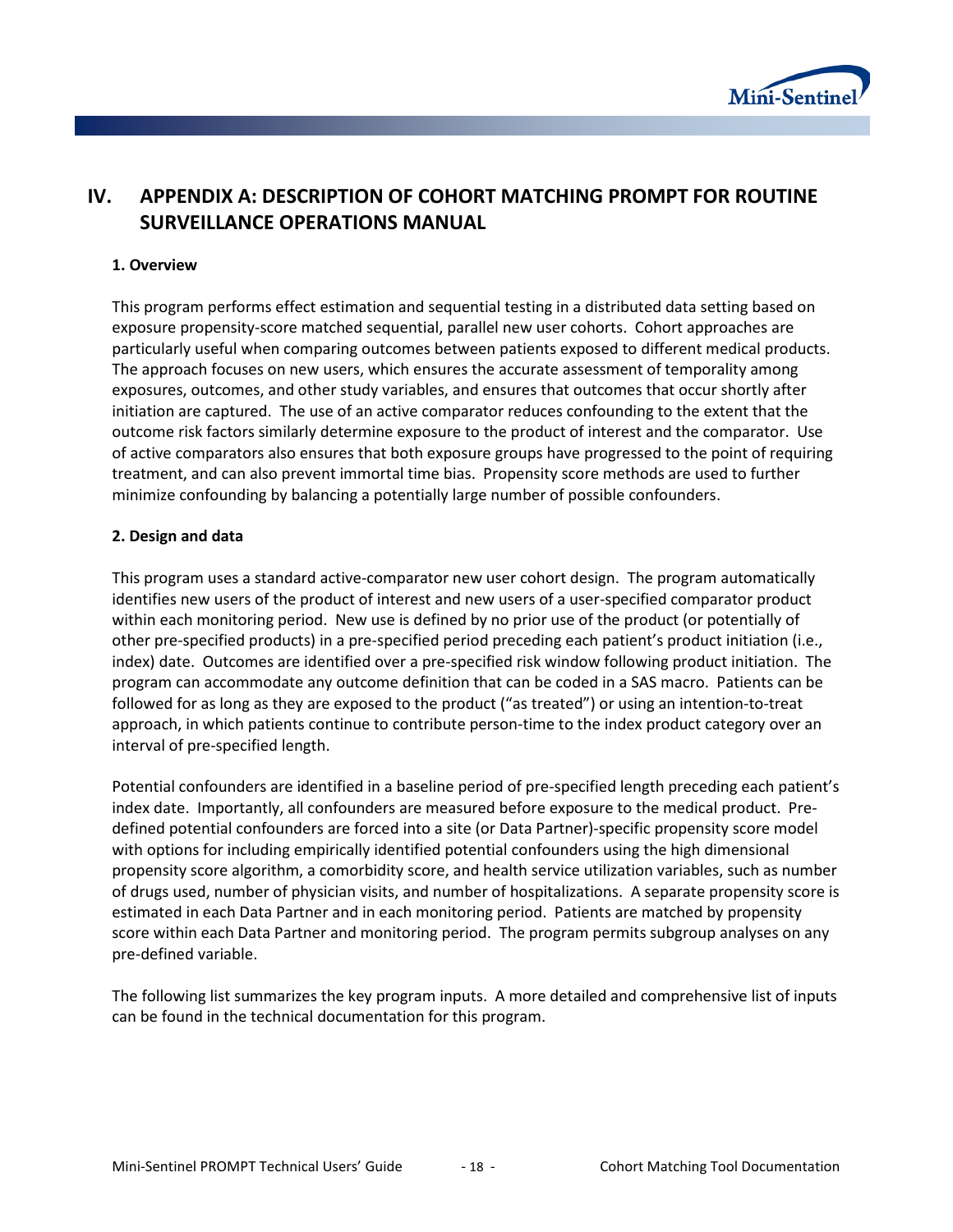

#### *ELIGIBILITY INFORMATION*

- Enrollment gap: specifies the number of days bridged between two consecutive enrollment periods to create a single continuous enrollment period.
- Inclusion/exclusion conditions: defined by creating a SAS dataset with codes defining the inclusion or exclusion of conditions(s) of interest.

## *EXPOSURE INFORMATION*

- Medical product of interest: defined by creating a SAS dataset with codes (i.e., NDCs or CPTs) to identify the product of interest.
- Comparator of interest: defined by creating a SAS dataset with codes (i.e., NDCs or CPTs) to identify the comparator product of interest.
- New user definition:
	- o Duration: specifies length of washout period (in days) to determine new user status.
	- o Products to define new use: defined by creating a SAS dataset with codes (i.e., NDCs or CPTs) for products to which patients must not have had exposure during the washout period in order for them to be considered new users of the product and comparator product of interest.
- Exposure definition during follow-up: specifies whether to use an "as treated" or "intention to treat" (ITT) approach to defining exposure status following the index date.
	- o Induction period: specifies when, with respect to the index date, follow-up begins for both the "as treated" and ITT approaches.
	- $\circ$  Treatment episode gap: specifies the number of days allowed between two consecutive claims to consider them as part of the same treatment episode.
- Duration of ITT follow-up: if the ITT approach is selected, this specifies the maximum duration of follow-up for each patient starting at the end of the induction period.

#### *COVARIATE INFORMATION*

- Length of covariate assessment period: specifies the length of the period preceding the index date (i.e., the medical product initiation date) over which potential confounders are measured.
- Pre-specified covariates:
	- o Procedures: defined by creating a SAS dataset with procedure codes that will be used as covariates.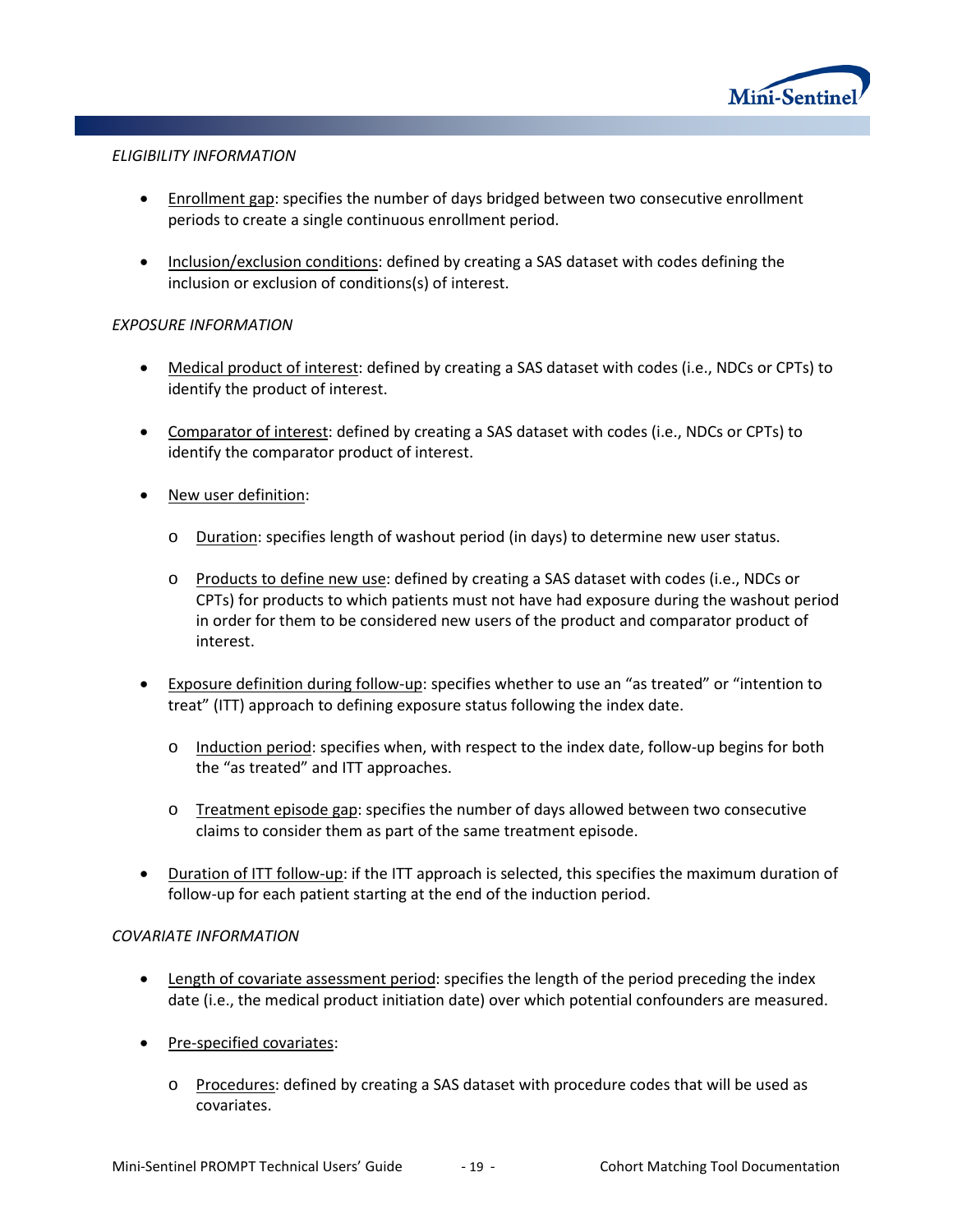

- $\circ$  Conditions: defined by creating a SAS dataset with ICD9 codes that will be used as covariates.
- o Medications: defined by creating a SAS dataset with NDC codes that will be used as covariates.
- o Comorbidity score: indicates whether the user would like to include the Combined Comorbidity Score.
- o Health service utilization variables: indicates whether the user would like to include the health service utilization variables.
- Subgroups: indicates which (if any) of the pre-specified covariates will be used as subgroup indicators. (Note: these are specified in the input SAS datasets above)
- Age groups: specifies cut points for age strata
- High-dimensional propensity score options: (Note: standard defaults are used if no options are specified)
	- o Ranking algorithm: indicates whether empirically-identified variables are ranked based on associations with exposure only, with outcome only, or with both exposure and outcome. (Note: default is based on exposure only)
	- o Covariates considered: specifies the number of empirically-identified variables to consider from each data dimension (i.e., diagnosis codes, procedure codes, drug codes). (Note: default is 100)
	- $\circ$  Covariates selected: specifies how many empirical covariates are included in the propensity score. (Note: default is smaller of 200 or number of initiators of the product of interest)

## *OUTCOME INFORMATION*

- Outcome of interest: defined by a SAS-algorithm to identify the outcome.
- Outcome washout: specifies whether patients are allowed to have the outcome of interest prior to the index date. In the case that patients are not allowed to have the outcome of interest before the index date, the duration of washout preceding the index date must be specified. This is also used to specify minimum duration of pre-index date enrollment.

When analyses are conducted prospectively, new Data Partner-specific propensity scores are estimated in each monitoring period. Propensity score models include all eligible patients up to and including each new monitoring period. However, only new initiators in the most recent monitoring period are matched over time. Matches identified during prior monitoring periods are not broken; once a patient is matched, that patient remains matched throughout the sequential analysis.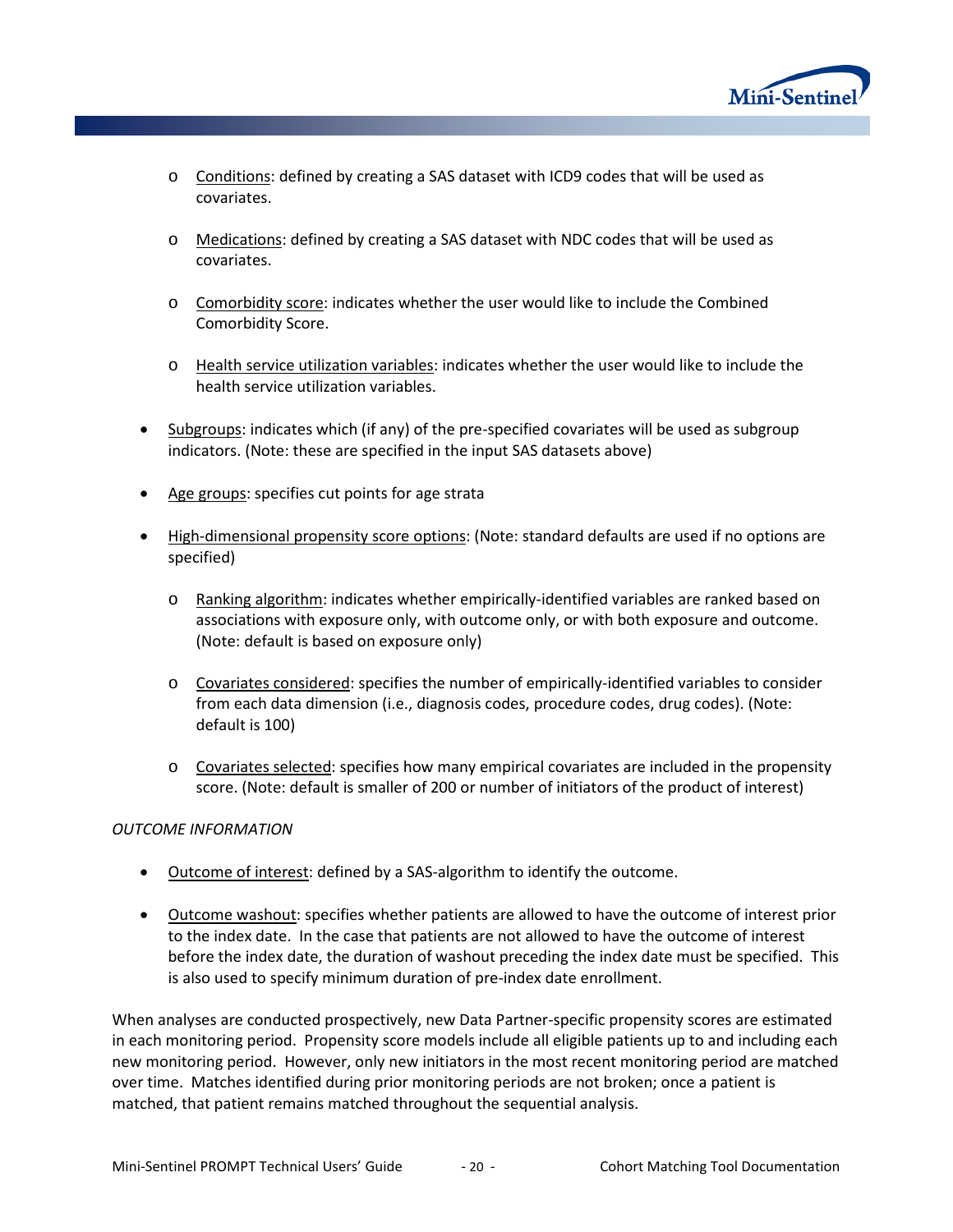

The program generates a de-identified, individual-level data set for each Data Partner in each monitoring period. The data set contains the minimum information required for central aggregation and analysis by the Mini-Sentinel Operations Center, including a de-identified Data Partner indicator, the monitoring period in which each patient was identified, a variable indicating each patient's person-time of follow-up, propensity score values, propensity score matched set numbers, subgroup indicators, and other subgroup variables (age, sex, and race). The propensity score summarizes the necessary information for confounding adjustment while obscuring detailed patient-level information. The table below provides an example of the file, with hypothetical data, that each Data Partner will create. The data set contains one row for each patient included in the analysis. The only individual covariate data are those required for the subgroup indicators as all other covariate information is summarized by the propensity score. This approach has been reviewed by a legal expert who confirmed that it complies with HIPAA (Rassen JA et al. Evaluating strategies for data sharing and analyses in distributed data settings. Mini-Sentinel 2013. Available at:

**[http://www.mini-sentinel.org/methods/methods\\_development/details.aspx?ID=1041](http://www.mini-sentinel.org/methods/methods_development/details.aspx?ID=1041)**). The information requested from each Data Partner meets the minimum necessary standard specified in the Mini-Sentinel Principles and Policies ([http://mini-sentinel.org/work\\_products/About\\_Us/Mini-](http://mini-sentinel.org/work_products/About_Us/Mini-Sentinel-Principles-and-Policies.pdf)**[Sentinel-Principles-and-Policies.pdf](http://mini-sentinel.org/work_products/About_Us/Mini-Sentinel-Principles-and-Policies.pdf)**).

|                       | Example of aggregated data that each Data Partner will transmit to MSOC |                           |                          |                 |                     |                 |     |            |      |                       |
|-----------------------|-------------------------------------------------------------------------|---------------------------|--------------------------|-----------------|---------------------|-----------------|-----|------------|------|-----------------------|
| Data<br>Partner<br>ID | Random<br>patient<br>ID                                                 | <b>Exposure</b><br>status | <b>Outcome</b><br>status | Person-<br>time | Propensity<br>score | Match<br>set ID | Age | <b>Sex</b> | Race | Subgroup<br>indicator |
|                       |                                                                         |                           | 0                        | 320             | 0.131               |                 | 55  | M          |      |                       |
|                       |                                                                         | 0                         | Ω                        | 309             | 0.131               |                 | 55  | M          |      |                       |
|                       | 3                                                                       |                           |                          | 193             | 0.085               |                 | 63  | Е          | 3    |                       |
|                       | 4                                                                       | 0                         | 0                        | 246             | 0.084               |                 | 62  |            | 3    | 0                     |
|                       |                                                                         |                           |                          |                 | $\cdots$            |                 |     |            |      | $\cdots$              |
|                       | n                                                                       |                           | 0                        | 45              | 0.051               |                 | 64  |            |      | 0                     |

By including a person-time variable, the de-identified individual-level data permit an aggregate time-toevent analysis at the Mini-Sentinel Operations Center, including estimation of hazard ratios and incidence rate differences. Data sets from each Data Partner are appended and used for subsequent analysis

## **3. Descriptive analyses and effect estimation**

The program automatically generates tables of patient characteristics, stratified by exposure group, for the unmatched cohort and for each matched cohort, separately from each Data Partner and each monitoring period. Tables include measures of covariate balance, including absolute and standardized differences, which indicate balance in specific variables, and the Mahalanobis distance, which provides a measure of balance across all variables while accounting for their correlation. The tables also include the number of patients in each exposure group, the number matched from each group (where appropriate), the number that experienced outcomes, and the mean person-time of follow-up.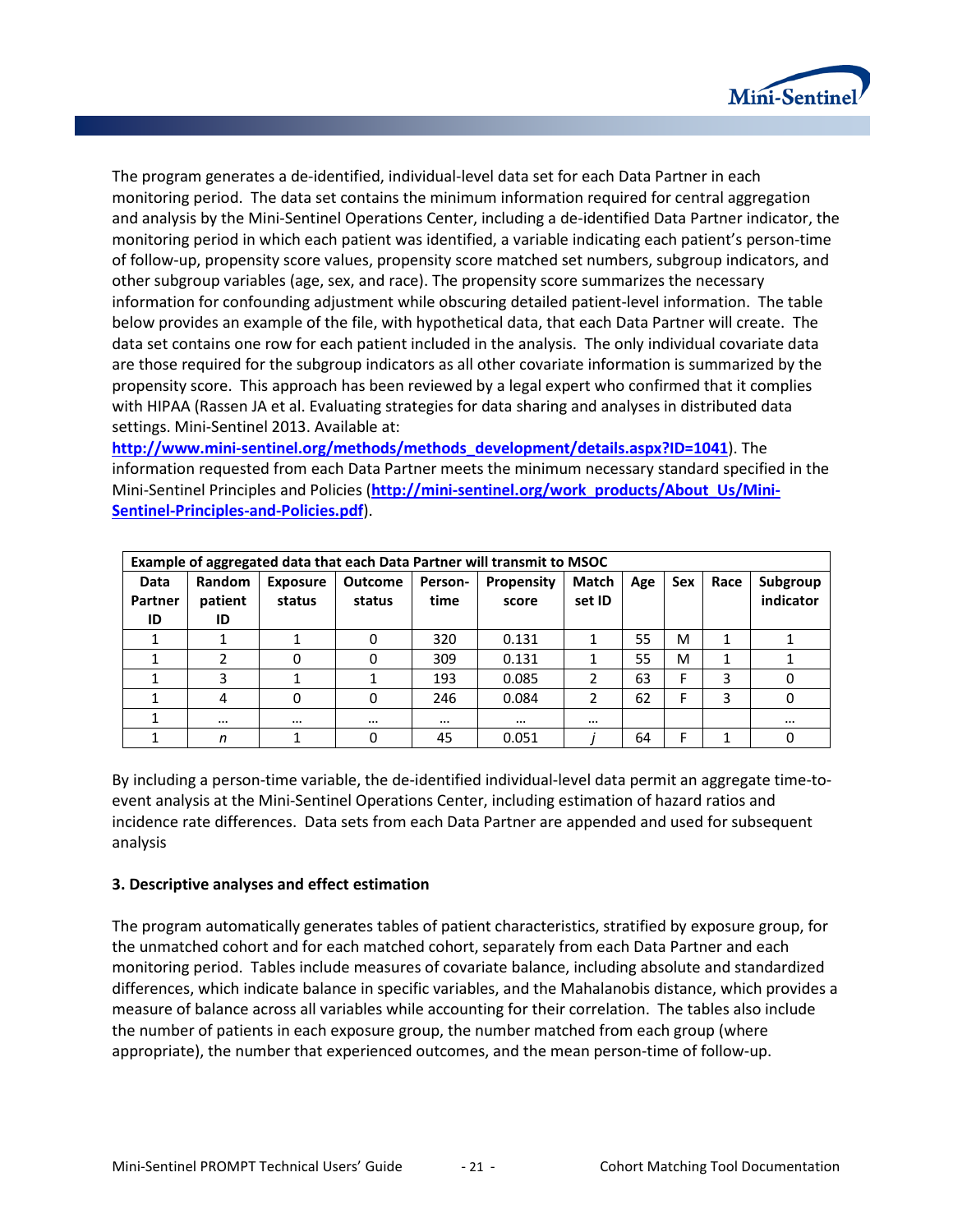

The program also automatically generates figures depicting the propensity score distributions for each exposure groups, separately from each Data Partner and each monitoring period. Figures include cstatistics for each propensity score model.

Using summarized data generated in the data extraction step, the program can estimate both hazard ratios (with 95% confidence intervals) and incidence rate differences (with 95% confidence intervals). Note that the confidence intervals do not account for repeated looks or correlation in the data across looks, but are provided for descriptive purposes. Data are aggregated across Data Partners in a stratified Cox regression model to estimate hazard ratios. The time scale in the Cox model is time since medical product initiation. The program estimates rate differences with a Mantel-Haenszel difference estimator for stratified person-time data. Both approaches stratify by both Data Partner and matched set within each Data Partner. The program also calculates unadjusted hazard ratios and risk differences, stratified by Data Partner as well as the number needed to treat/harm (NNT/NNH), the attributable risk, and the population attributable risk.

### **4. Sequential monitoring**

To perform sequential testing on the propensity score matched aggregated data, the program uses the same likelihood ratio test for continuous and group sequential analysis, as described above for the Self-Control Design Tool. Whereas the Cox model provides effect estimates based on a survival analysis, the sequential test is based on counts of outcomes among the exposure groups. For inputs, the program requires a date range for each monitoring period, which specifies the time period for the assessment. For prospective analyses, start date and end date for each monitoring period are required. The program also requires the same inputs as for the Self-Control Design Tool.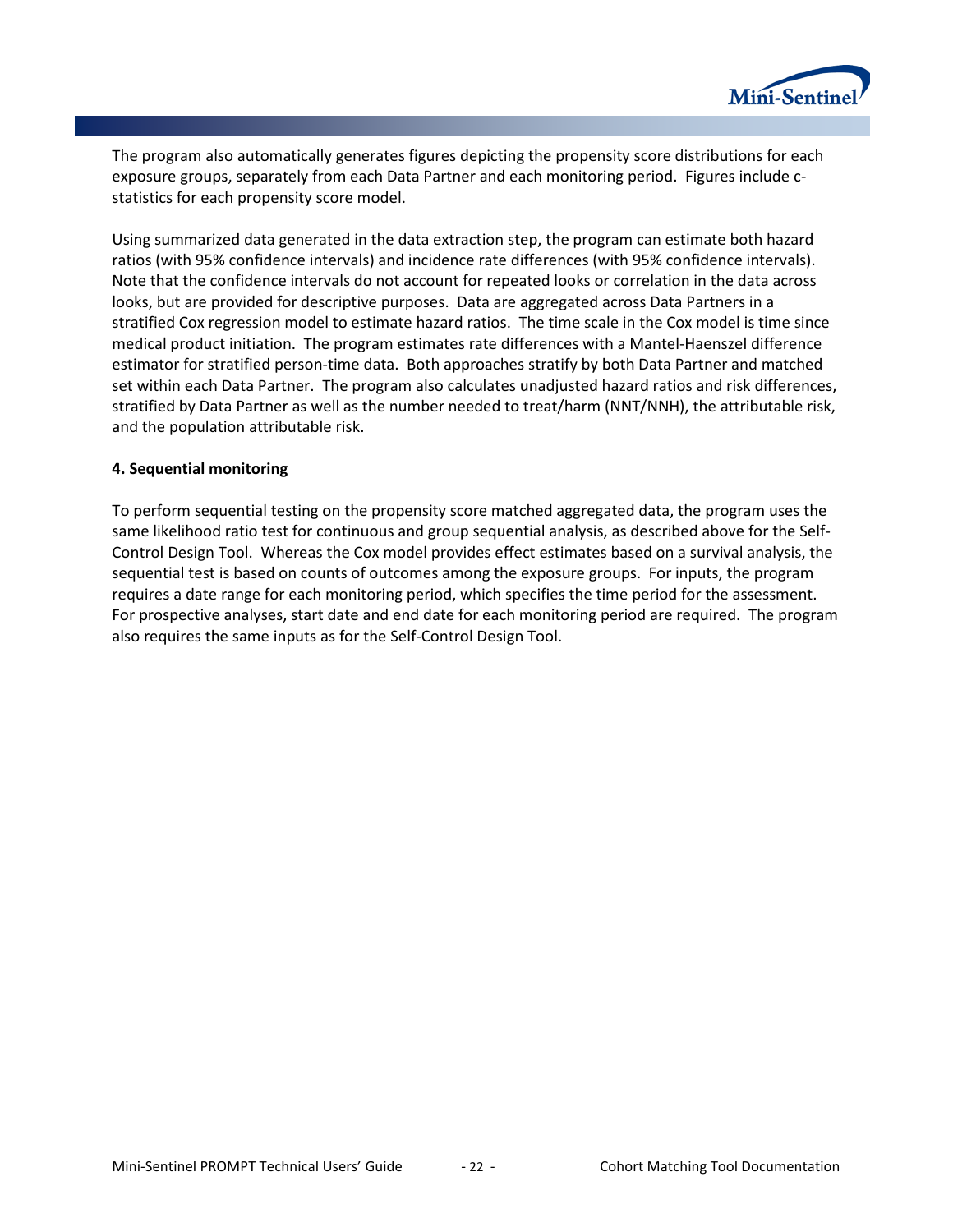

# **V. APPENDIX B: EXAMPLE WORK PLAN FROM BETA TESTING**

#### **MINI-SENTINEL WORKPLAN**

Date submitted: May 20, 2013

**Project Name**: 4.10 Module 2: Propensity Score Matching, Diagnostics and Analysis **Mini-Sentinel Request ID**: p\_wp2\_b2

**Overall Project Objective:** Mini-Sentinel requires the ability to adjust for confounding in rapid assessments. Propensity scores are a particularly useful confounder adjustment technique for betweenperson comparisons in a distributed data setting as they simultaneously facilitate adjustment for many confounders and preserve data confidentiality. These data requests are for beta testing of the Module 2 suite of modular programs. In this aim we will evaluate 2 sequential monitoring scenarios, clindamycin vs. cephalexin and risk of acute Myocardial Infarction within 30 days (requestid: to08 hdps wp1 b1); and lisinopril versus beta blockers and risk of angioedema within 30 days (this workplan, with requestid: to08 hdps wp2 b1). The time window for this data request is January 2009 through December 2010.

### **Instructions:**

Each distributed package will have the same layout of folders and sub-folders in a zip file. There are many macros and modular programs contained in the distributed package. The program is called by a master sas program that is named: 00\_to08\_p\_wp2\_b2\_master.sas (in the sasprograms subdirectory).

Regardless of the scenario, to run the package, each Data Partner only needs to open the master sas program and enter site specific information according to the instructions in **sections 1-4**. These sections are also noted in /\* comments \*/ in the master sas program, as named above.

Please follow the instructions in the header section of the relevant master SAS program. Note that end of path separators are required for all library path names. For example, "C:\user\sas\" and not "C:\user\sas" on Windows based platforms and "/home/user/sas/" and not "/home/user/sas" on UNIX platforms. Additionally, the library pathname to the Toolbox folder must not have spaces in the path.

After entering the site specific information, run the master program. Logs will be printed to the MSOC folder designated by the Data Partner. In the event of problems with running the package, please return the logs to the MSOC for diagnosis and debugging.

When done please:

1) zip/compress the MSOC output folder (file name should be "**&dpid.&sited. to08 hdps wp2 b2.zip**") 2) upload it to the Mini-Sentinel secure portal [\(https://portal.mini-sentinel.org\)](https://portal.mini-sentinel.org/) in your site's Private section (Private/\*\*DPID+SiteID\*\*/), and 3) notify the MSOC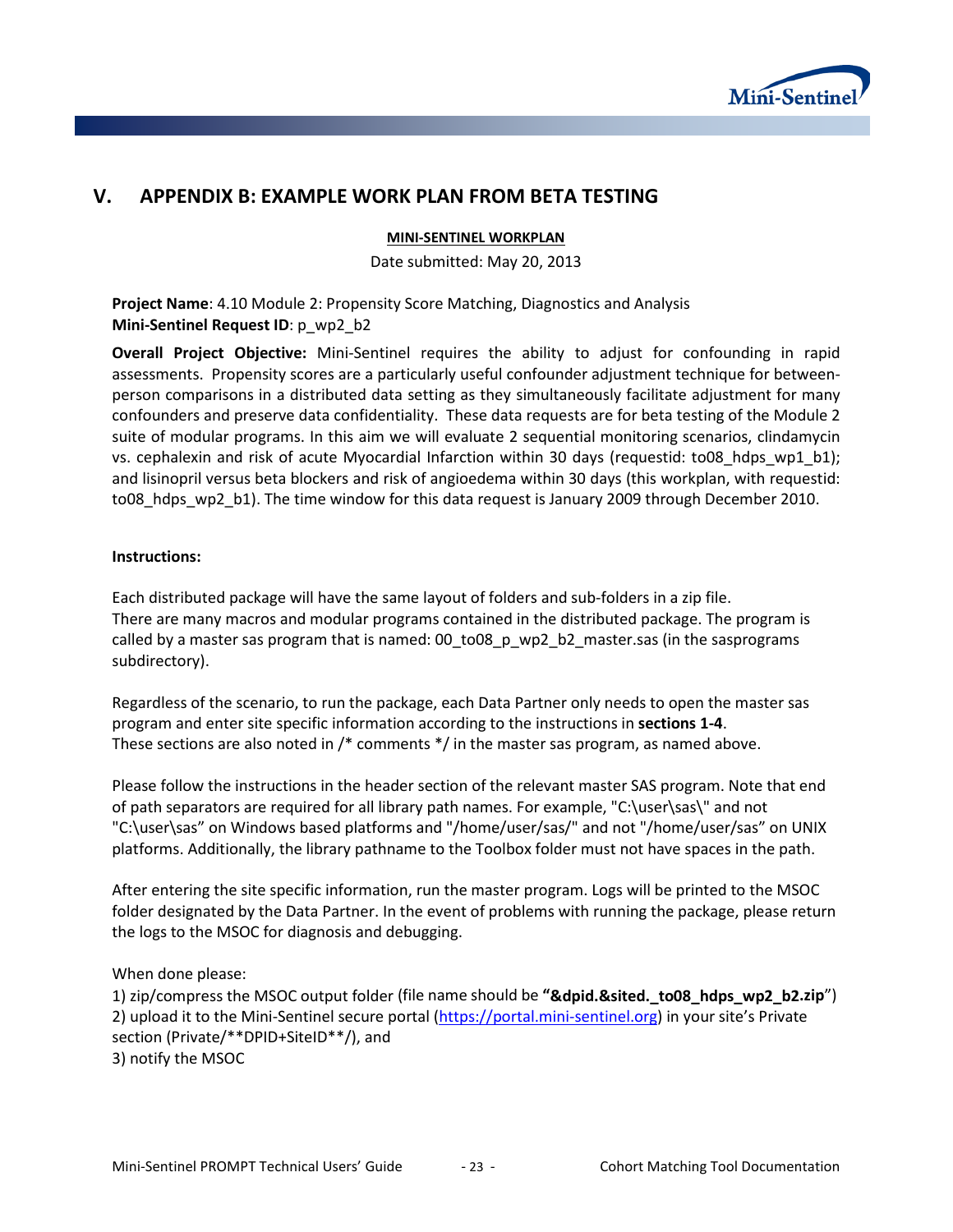

The instructions in the header section of the master call program are also documented below:

DATA PARTNERS SECTION 1)

Please Edit DPID and Site ID according to the table below

%let DPID=; %let SITEID=;

| DATA PARTNERS                         |           | DpID SiteId |
|---------------------------------------|-----------|-------------|
| Healthcore (one site)                 | HC        | OS          |
| Humana (one site)                     | HU        | 0S          |
| Vanderbilt University (one site)      | <b>VB</b> | <b>OS</b>   |
| Aetna (one site)                      | AF.       | OS          |
| OptumInsight (one site)               | OP —      | <b>OS</b>   |
| HMORN (7 sites)                       |           |             |
| Group Health Cooperative              | HM        | GHC.        |
| Fallon Community Health Plan          | <b>HM</b> | MPCI        |
| Henry Ford Health System              | <b>HM</b> | HFHS        |
| Lovelace Health System                | <b>HM</b> | LCF         |
| Marshfield Clinic                     | <b>HM</b> | MCRF        |
| HealthPartners                        | <b>HM</b> | HPRF        |
| Harvard Pilgrim Health Care           | <b>HM</b> | <b>HPHC</b> |
| Kaiser Permanente (6 sites)           |           |             |
| Kaiser Permanente Colorado            | KP        | CO          |
| Kaiser Permanente Georgia             | KP        | GA          |
| Kaiser Permanente Hawaii              | KP        | HI          |
| Kaiser Permanente Northern California | KP        | NC          |
| Kaiser Permanente Northwest           | KP        | NW          |
| Kaiser Permanente Mid Atlantic        | KP.       | МA          |

#### DATA PARTNERS SECTION 2)

Please Edit this section to reflect your name for each Table/File (or View)

 %let ENRTABLE=Enrollment; %let DEMTABLE=Demographic; %let DISTABLE=Dispensing; %let DIATABLE=Diagnosis; %let ENCTABLE=Encounter; %let PROCTABLE=Procedure; %let DEATABLE=Death; %let VITTABLE = Vitals;

DATA PARTNERS SECTION 3)

Please edit paths a-g to reflect library and folder locations for Mini-Sentinel IMPORTANT NOTE! END OF PATH SEPARATORS ARE REQUIRED!!

a. Data in MSCDM Format libname indata "c:/path/";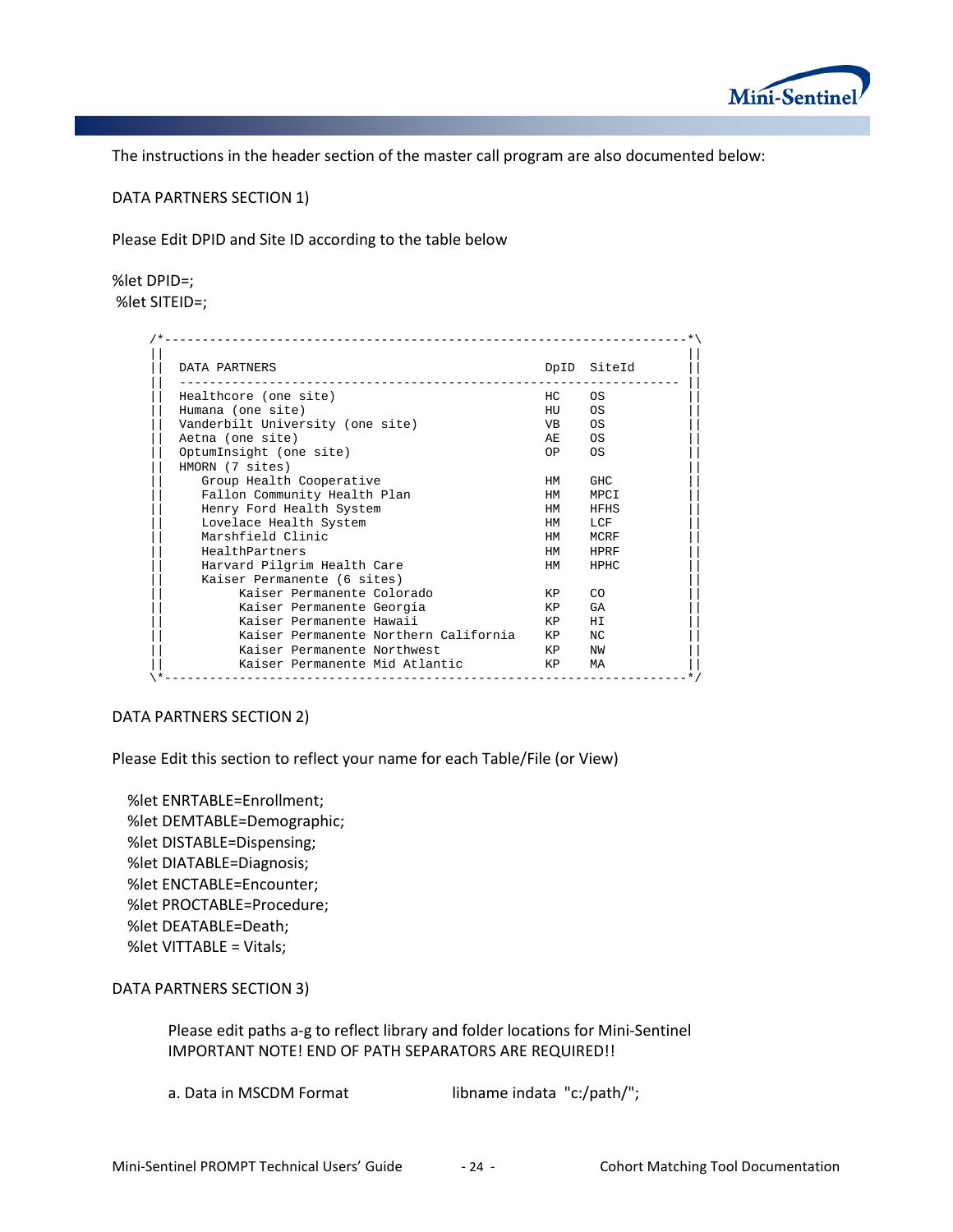

c. MSOC/CSV Output Files %let msoc= c:/path/msoc/; d. DPlocal/CSV Output Files %let dplocal= c:/path/dplocal/;

b. NDC/ICD9 Codes File Location %let infolder= c:/path/inputfiles/; e. Temporary hdPS files  $\%$ let temphdps = c:/path/hdps/temphdps/; f. Location of toolbox macros %let toolbox = c:/path/hdps/toolbox/; g. MSOC modular programs %let query =c:/path/sasprograms/;

#### DATA PARTNER SECTION 4)

You may edit %prospective(look = ); to reflect the relevant sequential monitoring period.

/\* To run query for monitoring period  $1*/$  %PROSPECTIVE(LOOK = 1); /\* To run query for monitoring period  $2*/$  %PROSPECTIVE(LOOK = 2); /\* To run query for monitoring period  $3*/$  %PROSPECTIVE(LOOK = 3);  $/*$ etc. $*/$ 

**Workplan Timeline:** Please complete by May 25, 2013.

#### **The Module 2 packages contain the following documents:**

#### **1) 8 Modular SAS Programs:**

00\_to08\_p\_wp2\_b2\_master.sas 01\_to08\_p\_wp2\_b2\_monitoring.sas 02\_mp3\_3.0\_beta3 03\_modular\_adjustment\_query 04 table Creator 06 HOI myocardial infarction 07\_sequential\_analysis

#### **2) Contents of Pharmacoepidemiology Toolbox and MSOC utility macros**

Hdmacros.sas Java\_utils.sas Matching.sas Ms\_agestrat.sas Ms\_cci.sas Ms\_cci\_pre.sas Ms\_createepisodes.sas Ms envelneeded.sas Ms envelope.sas Ms\_episoderec.sas MS\_freezedata.sas Ms\_getdrugs.sas Ms\_getmedical.sas Ms lockdata.sas Ms\_makemacvar.sas Ms\_util.sas Ms\_withinelig.sas

Mini-Sentinel PROMPT Technical Users' Guide - 25 - Cohort Matching Tool Documentation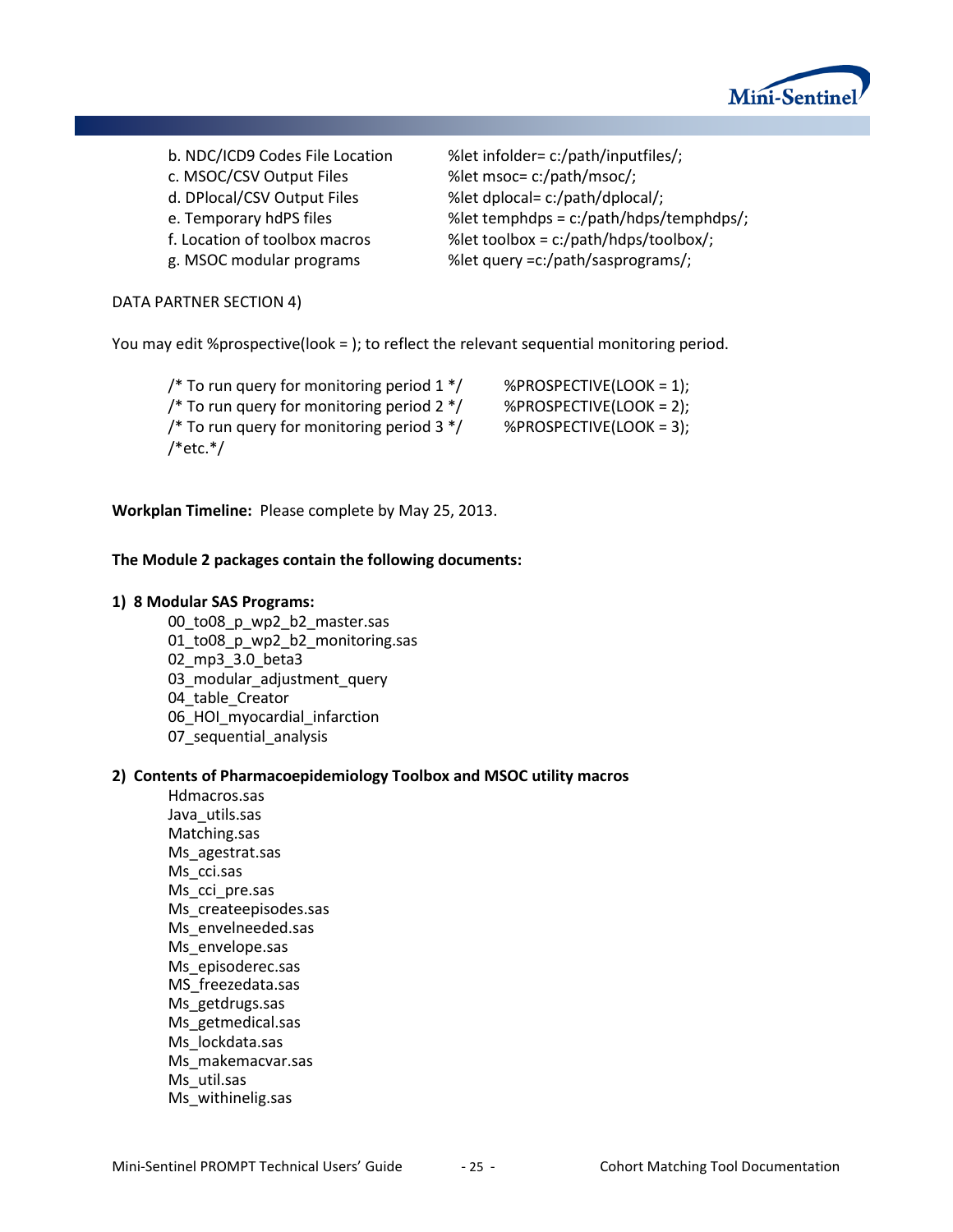

Ms wordcount.sas Netezza code templates.sas Pharmacoepi.jar Table\_creator.sas Utils.sas

## **3) Input files**

angioedema.sas7bdat ccifile.sas7bdat comorbidscore.sas7bdat drugclass.sas7bdat drugcovariate\_lisin.sas7bdat lisin\_covariatedx.sas7bdat lisin\_covariatepx.sas7bdat lisin\_studydrug.sas7bdat med\_ufile.sas7bdat lisinopril.xls

## **3) This workplan and Module 2 documentation:**

mini\_sentinel\_to08\_hdps\_wp2\_b2\_workplan.doc module2\_documentation \_2013\_04\_05.doc

#### **Timeframe for Data to be Included:**

January 1, 2009 – December 31, 2010

#### **MSCDM Files Accessed:**

All MSCDM files will be accessed